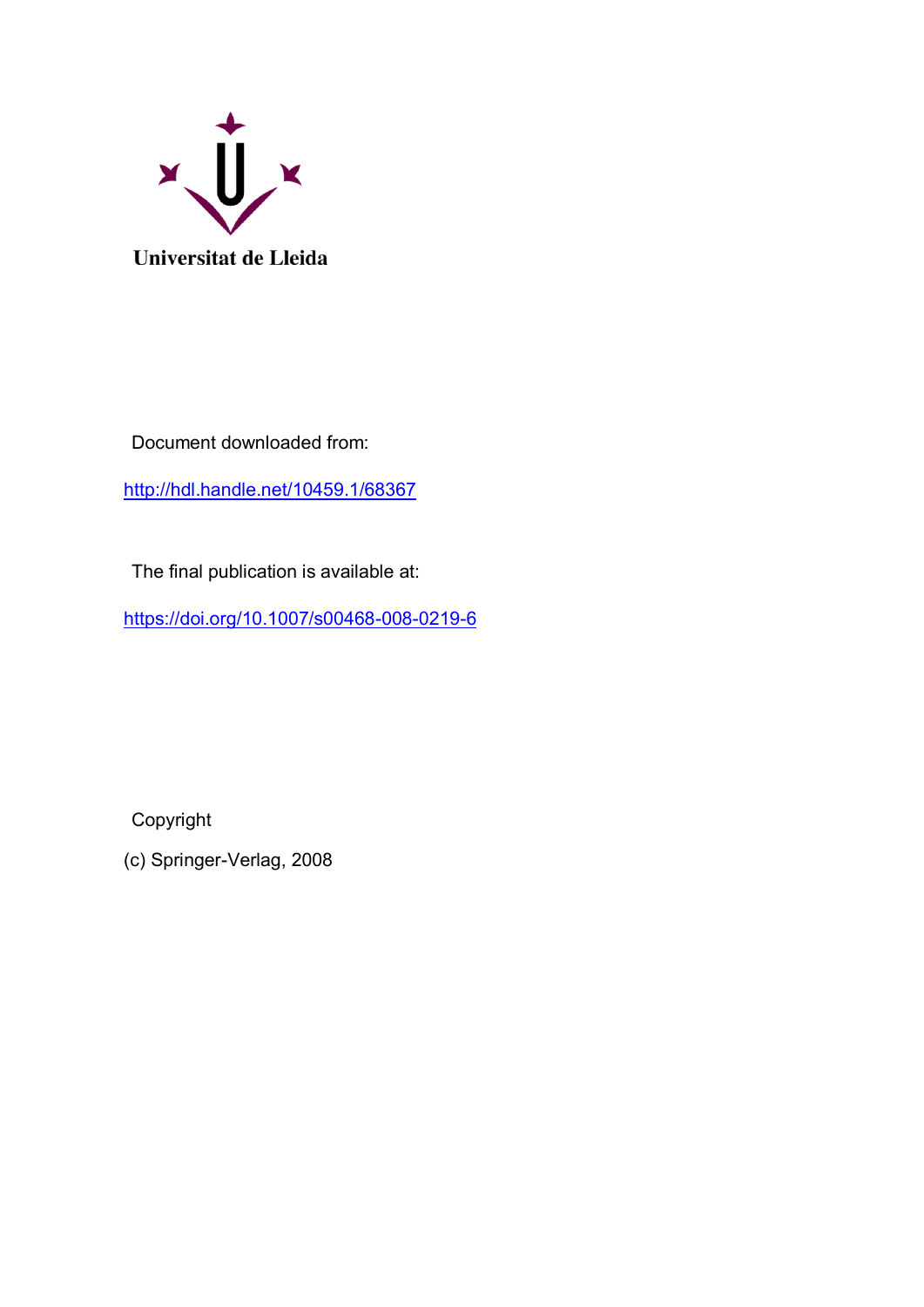| $\mathbf{1}$<br>$\frac{2}{3}$<br>$\overline{4}$<br>5 | Root architecture and allocation patterns of eight native tropical species with                                                |
|------------------------------------------------------|--------------------------------------------------------------------------------------------------------------------------------|
| 6                                                    | different successional status used in open-grown mixed plantations in Panama                                                   |
| $\tau$<br>8<br>9<br>10<br>11<br>12<br>13<br>14       | Lluis Coll <sup>ac</sup> , Catherine Potvin <sup>b</sup> , Christian Messier <sup>a</sup> and Sylvain Delagrange <sup>ad</sup> |
| 15                                                   | a. Centre d'Étude de la Forêt (CEF), Université du Québec à Montréal, C.P. 8888,                                               |
| 16                                                   | Montréal, Qc, H3C 3P8, Canada.                                                                                                 |
| 17                                                   | b. Smithsonian Tropical Research Institute and Department of Biology, McGill                                                   |
| 18                                                   | University, CEF, 1205 Dr Penfield, Montréal, Qc, H3A 1B1, Canada                                                               |
| 19                                                   | c. Present address: Centre Tecnològic Forestal de Catalunya (CTFC), Pujada del                                                 |
| 20                                                   | Seminari s/n, Solsona, 25280, Spain                                                                                            |
| 21                                                   | d. Present address: Institut Québécois d'Aménagement de la Forêt Feuillue, 58 rue                                              |
| 22                                                   | Principale, Ripon, Qc, J0V 1V0, Canada                                                                                         |
| 23                                                   |                                                                                                                                |
| 24                                                   |                                                                                                                                |
| 25                                                   | <b>Corresponding author:</b>                                                                                                   |
| 26                                                   | Lluis Coll - Tél : + 34 973-481-752; FAX: + 34 973-481-392                                                                     |
| 27                                                   | E-mail: lluis.coll@ctfc.es                                                                                                     |
| 28                                                   |                                                                                                                                |
| 29                                                   | Running headline: Evaluating successional status traits in open-grown conditions                                               |
| 30                                                   |                                                                                                                                |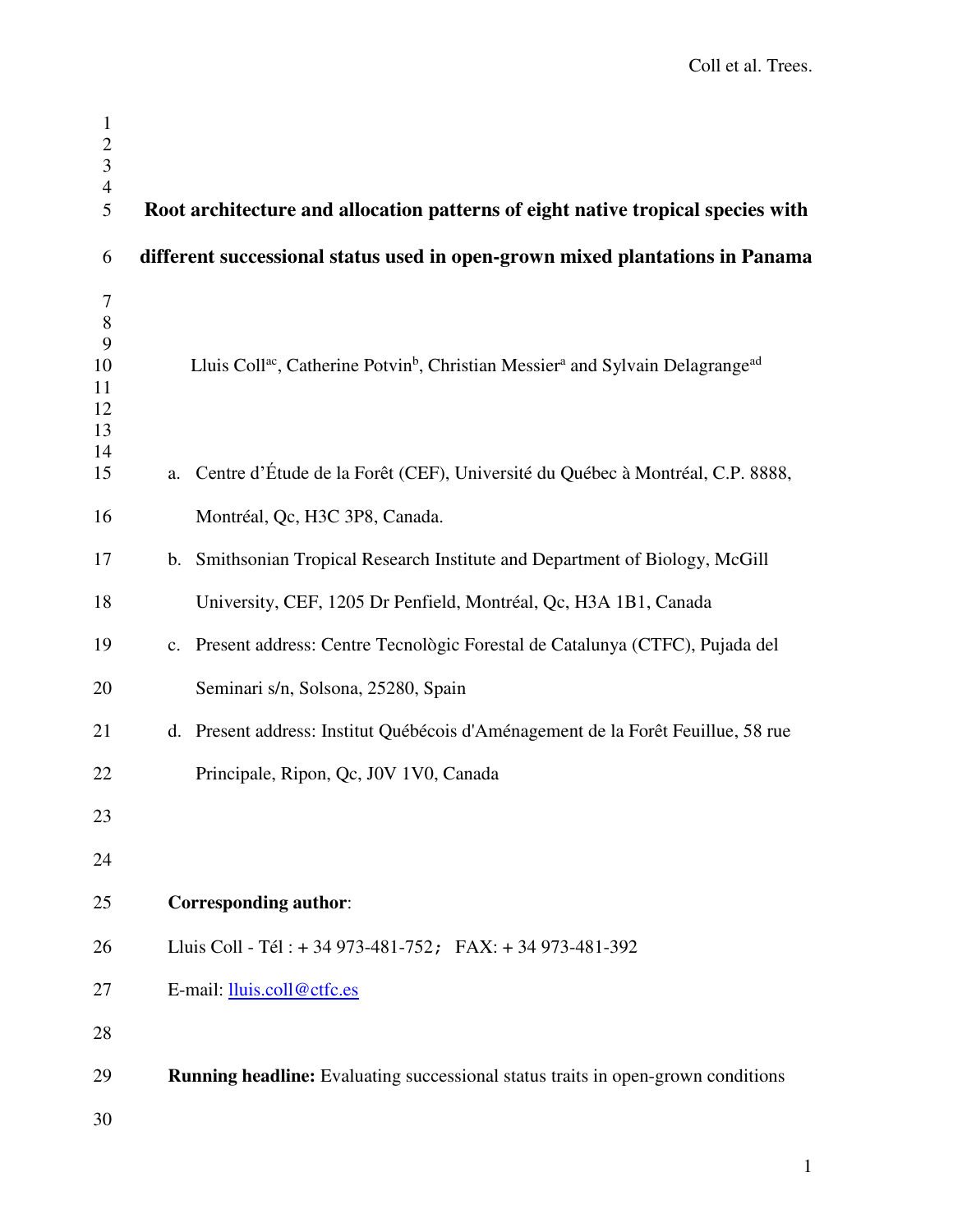## 31 **Abstract**

32

33 We investigated biomass allocation and root architecture of eight tropical species with 34 different successional status, as classified from the literature, along a size gradient up to 5 35 m. We focused on belowground development, which has received less attention than 36 aboveground traits. A discriminant analysis based upon a combination of allocational and 37 architectural traits clearly distinguished functional types and classified species according 38 to successional status at a 100% success rate. For a given plant diameter, the pioneer 39 species presented similar root biomass compared to the non-pioneer ones but higher 40 cumulative root length and a higher number of root apices. A detailed study on the root 41 system of a sub-sample of three species showed that the most late-successional species 42 (*Tabebuia rosea*) had longer root internodes and a higher proportion of root biomass 43 allocated to the taproot compared to the other two species (*Hura crepitans* and *Luehea*  44 *seemannii*). Most pioneer species showed a higher leaf area ratio due to a higher specific 45 leaf area. We conclude that the functional differences between pioneer and non-pioneer 46 tree species found in natural forests were maintained in open-grown plantation 47 conditions.

- 48
- 49
- 50 **Key-words**: allocation, allometry, root architecture, successional status, tropical 51 plantation
- 52
- 53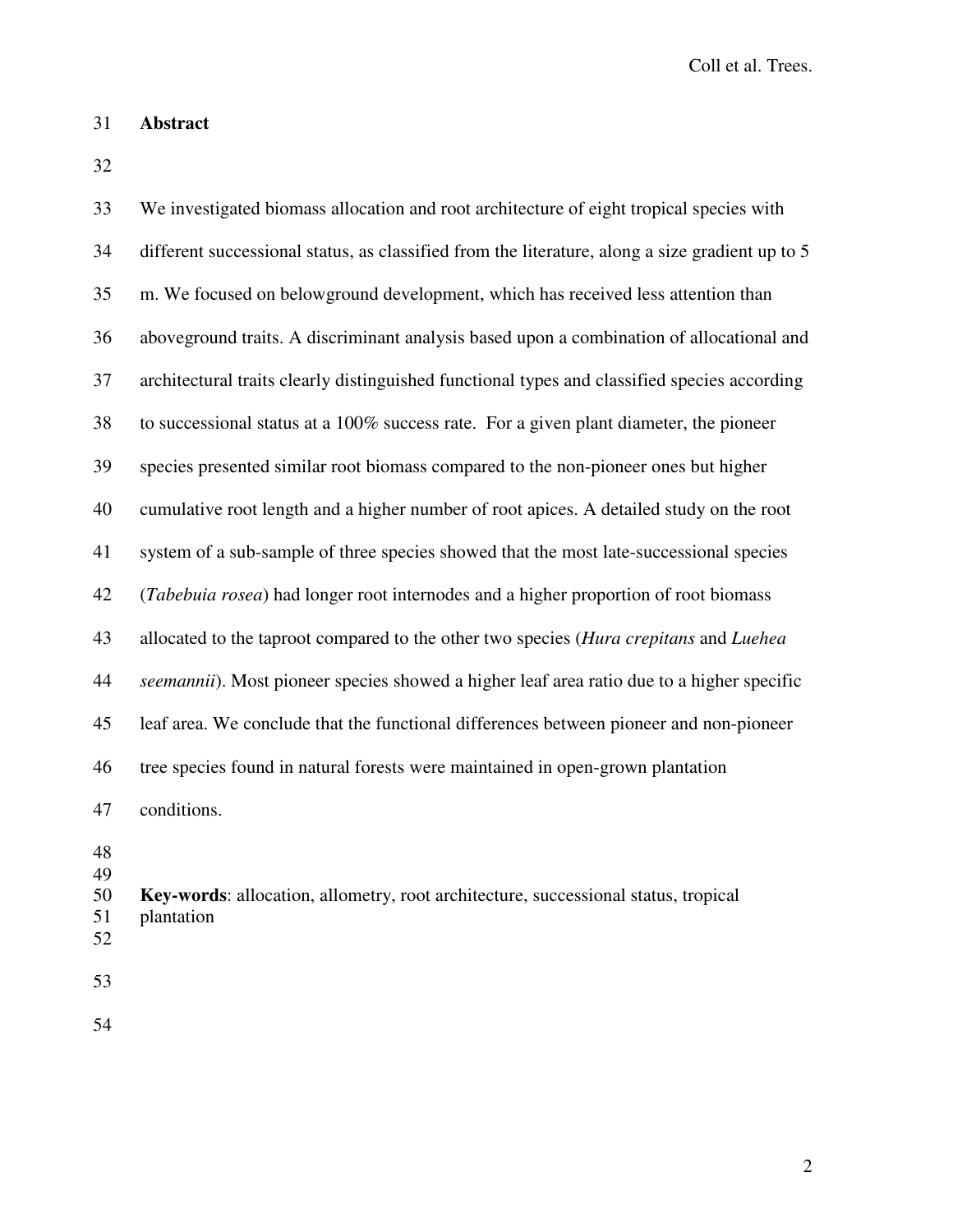## 55 **Introduction**

56

| 57 | Studies done in natural forests suggest that there are hundreds of potentially economically   |
|----|-----------------------------------------------------------------------------------------------|
| 58 | and ecologically interesting native tropical tree species that can be used for reforestation  |
| 59 | (Condit et al. 1993, Hooper et al. 2002). However, native species are rarely used and only    |
| 60 | a small number of introduced species (e.g. Tectona grandis, Eucalyptus spp.) dominate         |
| 61 | most plantations in degraded lands. The bias is in part due to the lack of existing           |
| 62 | knowledge about how native trees survive, grow and develop in a plantation setting            |
| 63 | (Condit et al. 1993, Piotto et al. 2004). Most previous studies analyzing survival,           |
| 64 | establishment and growth patterns of native tropical species (e.g. Condit et al. 1996a,       |
| 65 | Welden et al. 1991, Poorter 2006) have been conducted in forest conditions which can          |
| 66 | differ considerably from the environment characteristic of open-grown plantations.            |
| 67 | In the tropics, studies on survival, growth strategies and structure of trees under different |
| 68 | environmental conditions have mainly concentrated on the aerial parts of the plant (Aiba      |
| 69 | and Kohyama 1997, King et al. 1997, Sterck 1999, Takahashi et al. 2001, Poorter et al.        |
| 70 | 2003). Noteworthy exceptions are the papers by Kohyama and Grubb (1994) that                  |
| 71 | examined above- and below-ground allocation of 14 warm-temperate rain forest species          |
| 72 | and that of Paz (2003) for examining an even larger number of tropical species. The first     |
| 73 | objective of our study was to characterize the development and structure of eight native      |
| 74 | species of tropical sapling trees (up to 5 m tall) growing in open, mixed plantations.        |
| 75 | These species are characterized by different abilities to colonize and regenerate in gaps in  |
| 76 | the nearby forest. We particularly focused on the structure and architecture of the           |
| 77 | belowground compartment which has received less attention than above ground structures        |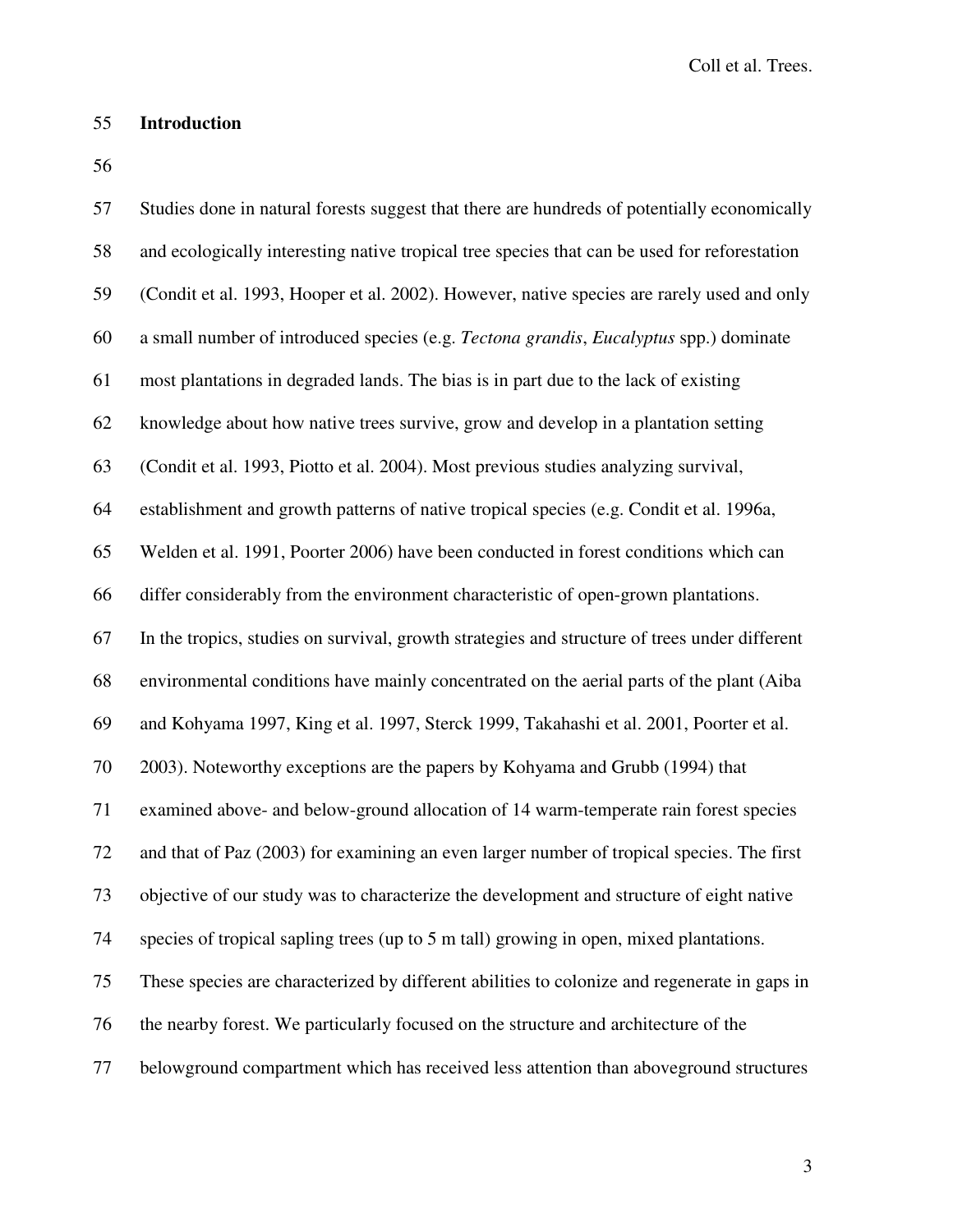78 although it can account for almost a half of total carbon stored by plants (Sanford and 79 Cuevas 1996).

80 The second objective of our study was to examine whether morphological and 81 allocational differences between pioneer and non-pioneer species can be found when 82 plants grow under full sunlight conditions as in a plantation setting. Successional status 83 is usually associated with different physiological and morphological traits (Givnish 1988, 84 Messier et al. 1999, Ellis et al. 2000). For example, it has been shown that late-85 successional species (which dominate late-successional stages and the understory of 86 closed forest canopies) generally present lower photosynthetic rates and lower leaf area 87 ratios than shade-intolerant pioneer species (Walters et al. 1993, Kitajima 1994). Poorter 88 (1999) demonstrated that under low light, morphological traits rather than physiological 89 traits explained growth differences between species, while under high light, species-90 specific physiological traits played a more important role. Moreover, since most studies 91 have been conducted with plants at the seedling stage (i.e. Kitajima 1994, Reich et al. 92 1998, Paz 2003), and have shown that allocation patterns and morphology change with 93 plant size (Delagrange et al. 2004, Claveau et al. 2005, Kneeshaw et al. 2006), we 94 sampled a range of tree heights within each species. 95 Finally, our third objective was to compare the root architecture among a sub-sample of 96 three of the eight original species which covered a continuum of successional status. 97 There have been very few studies focusing on the relationship between successional 98 status and root architecture and soil exploitation efficiency (but see Bauhus and Messier 99 1999). Recently, a study by Paz (2003) assessed some root architectural traits for 55 100 species pertaining to different functional types and found that, in general, late - 101 successional species developed thicker roots (lower specific root length (SRL) values)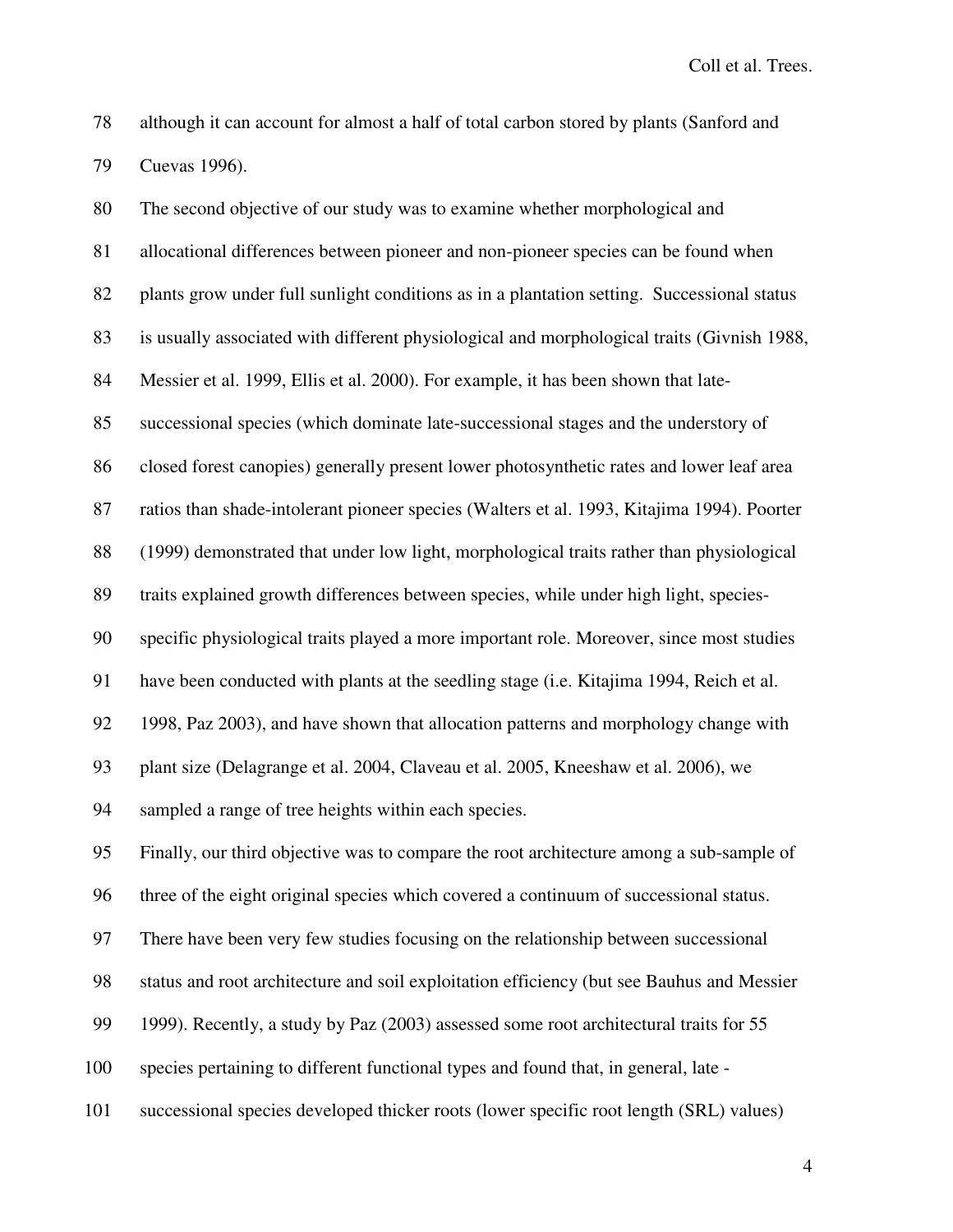| 102 | than early-successional ones. Carbon allocation to storage or physical defense in thicker                     |
|-----|---------------------------------------------------------------------------------------------------------------|
| 103 | roots has been invoked as a strategy of late-successional species to survive under shade                      |
| 104 | (Kobe 1997).                                                                                                  |
| 105 | In summary, the basic questions addressed here are: $(i)$ What are the structural and                         |
| 106 | allocational differences found among eight tropical tree species which could potentially                      |
| 107 | be used for land restoration purposes? <i>(ii)</i> Do species with different successional status              |
| 108 | present structural and allocational functional differences when growing in open-grown                         |
| 109 | plantations? ( <i>iii</i> ) Do these differences vary along the size gradient investigated? and ( <i>iv</i> ) |
| 110 | Are there differences in root architecture among tropical trees belonging to different                        |
| 111 | successional stages?                                                                                          |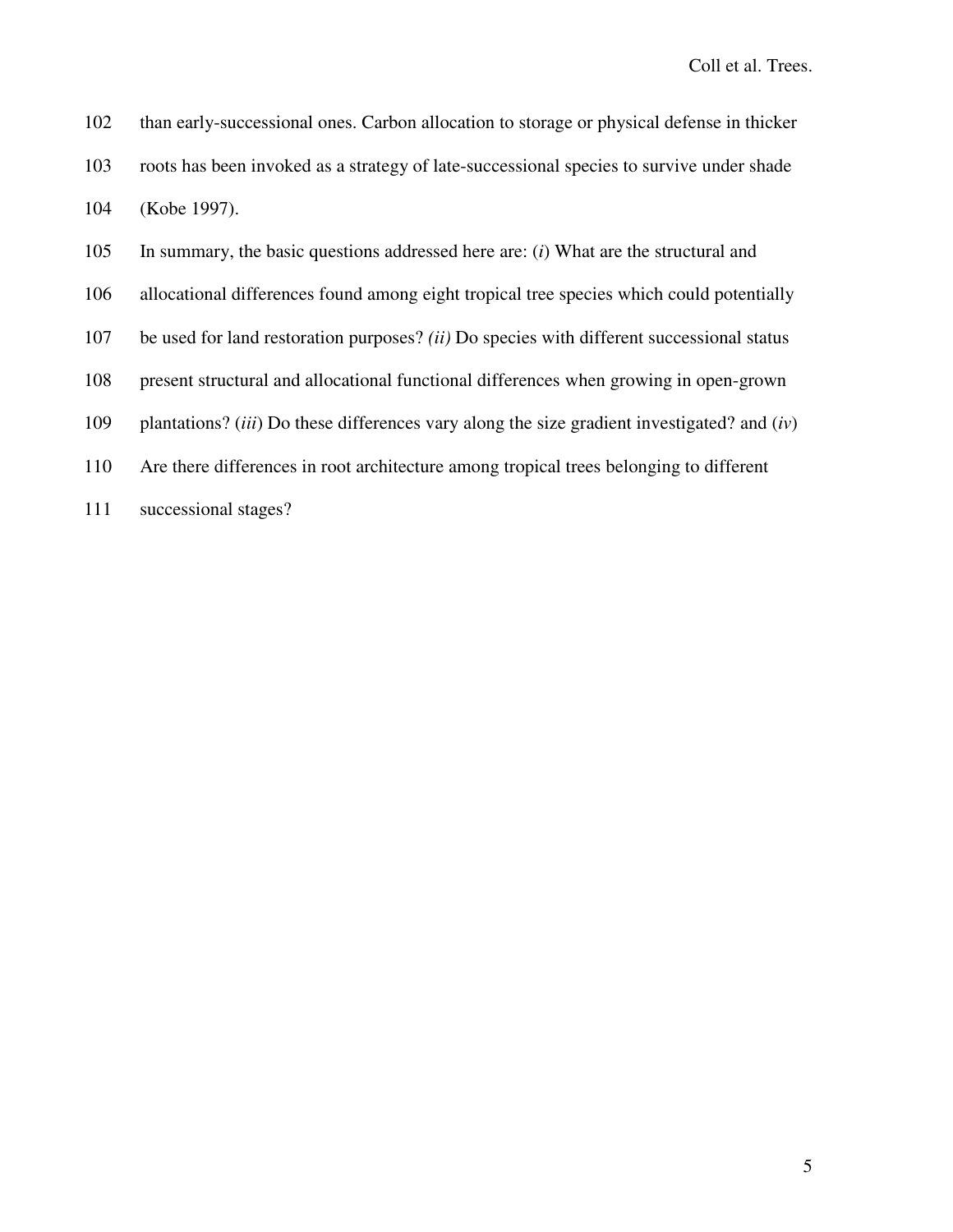#### 112 **Materials and methods**

113

114 *Species selection, plantation establishment and early measurements* 

115 The study was conducted in a reforested pasture located in Sardinilla, in the Buena Vista

- 116 region of Central Panama (9°19'30"N, 79°38'00"W). Eight native species were
- 117 tentatively classified into two functional types, pioneers (*Luehea seemannii* Triana &
- 118 Planch. (Tiliaceae), *Cordia alliodora* Ruiz & Pav. (Boraginaceae), and *Antirrhoea*
- 119 *trichantha* Hemsl. (Rubiaceae)) and non-pioneers (*Enterolobium cyclocarpum* (Jacq.)
- 120 Griseb. (Leguminosae), *Cedrela odorata* L. (Meliaceae), *Tabebuia rosea* Bertol.
- 121 (Bignoniaceae), *Sterculia apetala* (Jacq.) Karst. (Sterculiaceae) and *Hura crepitans* L.

122 (Euphorbiaceae)). The species classification was established based on (1) their

123 demographic score (from Condit et al. 1996a), (2) their relative growth rate found at the

124 seedling stage in the Barro Colorado Island permanent plot (BCI) (R. Condit, personal

125 communication) (3) their dry seed mass (J. Wright, personal communication) and (4) a

126 bibliographic analysis. We assume that colonizer species would be those requiring high

- 127 light levels to germinate, having small seeds, high growth and mortality rates, and a
- 128 demographic score (d.s.) > 1. *Luehea* and *Cordia* present both a demographic score (d.s.)

129 of 1.8 and 2.5 respectively, high growth rates (at seedling stage), the lowest (with

130 *Antirrhoea*) seed dry masses (< 0.01 g) and have already been described as pioneers in a

- 131 number of studies (Welden et al. 1991, Condit et al. 1996b, Menalled and Kelty 2001,
- 132 Dalling et al. 1999, Elias and Potvin 2003). *Antirrhoea* is a rare species in BCI, where it

133 is found mainly on the shore at the northern edge of the Island (Croat 1978) and it has

- 134 been relatively little studied. However it is decidedly a pioneer species (S. Lao, personal
- 135 communication), characterized by very small seeds (0.0005 g of dry mass, the lowest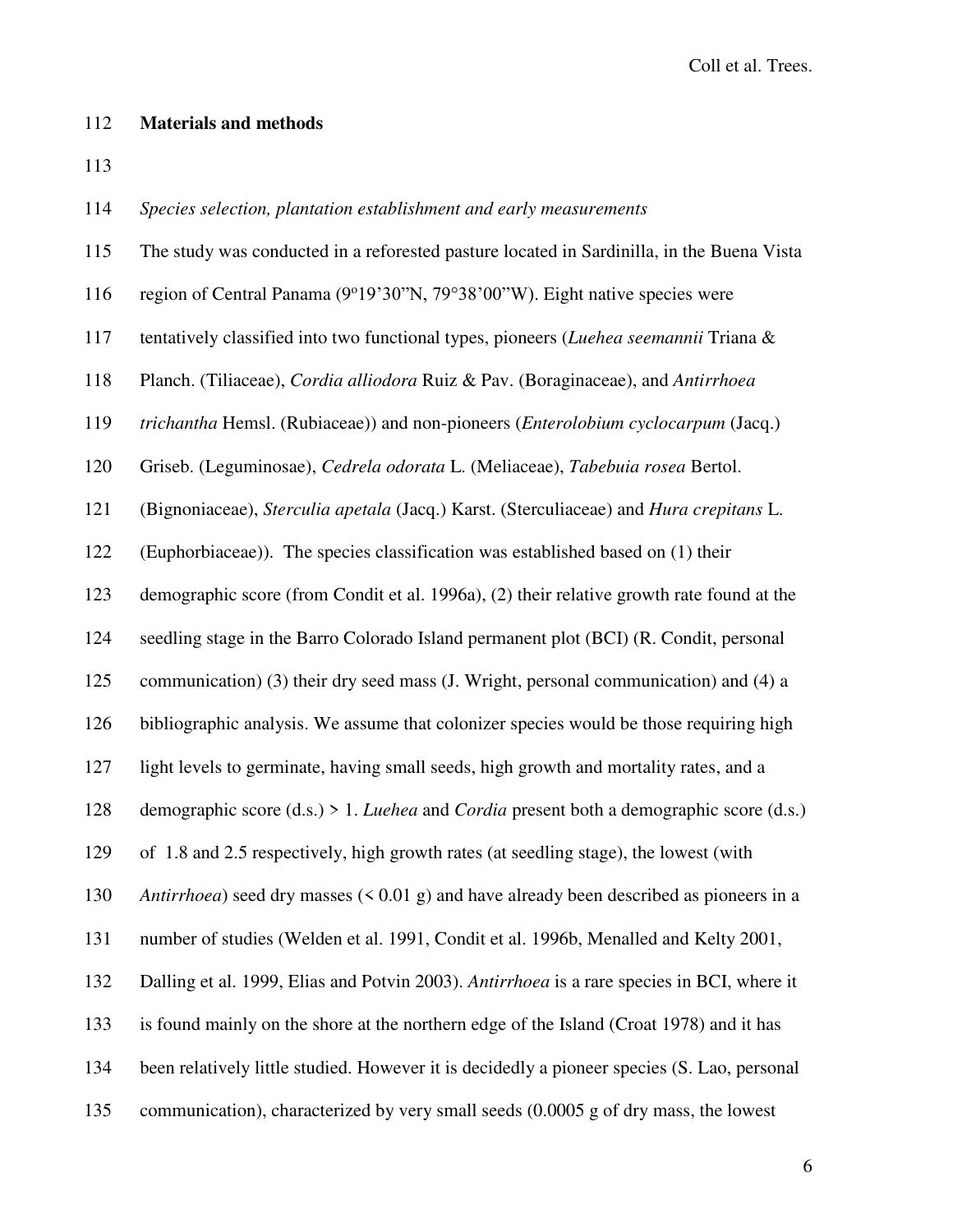136 value of the eight species studied). Kitajima et al. (2005) and Elias and Potvin (2003) also 137 described *Antirrhoea* as a pioneer species typical of early-successional stages. 138 Four species (*Cedrela*, *Sterculia*, *Tabebuia* and *Hura*) have been described in many 139 studies as long-lived shade-intolerant species but not pioneers (Welden et al. 1991, 140 Poorter and Hayashida-Oliver 2000, Kitajima 2002, Poorter et al. 2006). They are 141 characterized by intermediate growth rates at the seedling stage (see Wright et al. 2003) 142 (with the exception of *Cedrela*, which presents a high growth rate, see Menalled and 143 Kelty 2001) and by seed dry masses above > 0.01 g. From these four species, *Tabebuia* is 144 markedly the most shade tolerant with a d.s. < 0 (Condit et al. 1996, and see also Hooper 145 et al. 2004 and Kitajima 2002). *Enterolobium* on the other hand is a common species in 146 the Panama Canal watershed yet it is characteristic of the dryer forest on the Pacific slope 147 of the isthmus and therefore it is associated with a forest type that is more open than the 148 wet forest of Barro Colorado Island. Seed size of *Enterelobium* would favour its 149 classification in the non-pioneer group. 150 Seedlings were planted in June 1998 in eight 10 m x 25 m plots. One seedling of each 151 pioneer species was randomly interspersed among the non-pioneer seedlings in each plot. 152 It has been argued that native mixed species plantations provide the best opportunity for a 153 range of services such as production, protection or restoration of degraded areas (Piotto et 154 al. 2004). Each plot contained 15 experimental seedlings spaced 3 m apart (about 3-4 155 pioneer trees per plot). Following planting, the only intervention was the removal of grass 156 twice a year around each seedling (circle of 0.5 m diameter). Base-line data were 157 recorded at the onset of the first dry season, in January 1999. Height as well as branch 158 number was recorded for each living seedling. The same data were recorded at the onset 159 of the growing season in July every year thereafter for three years.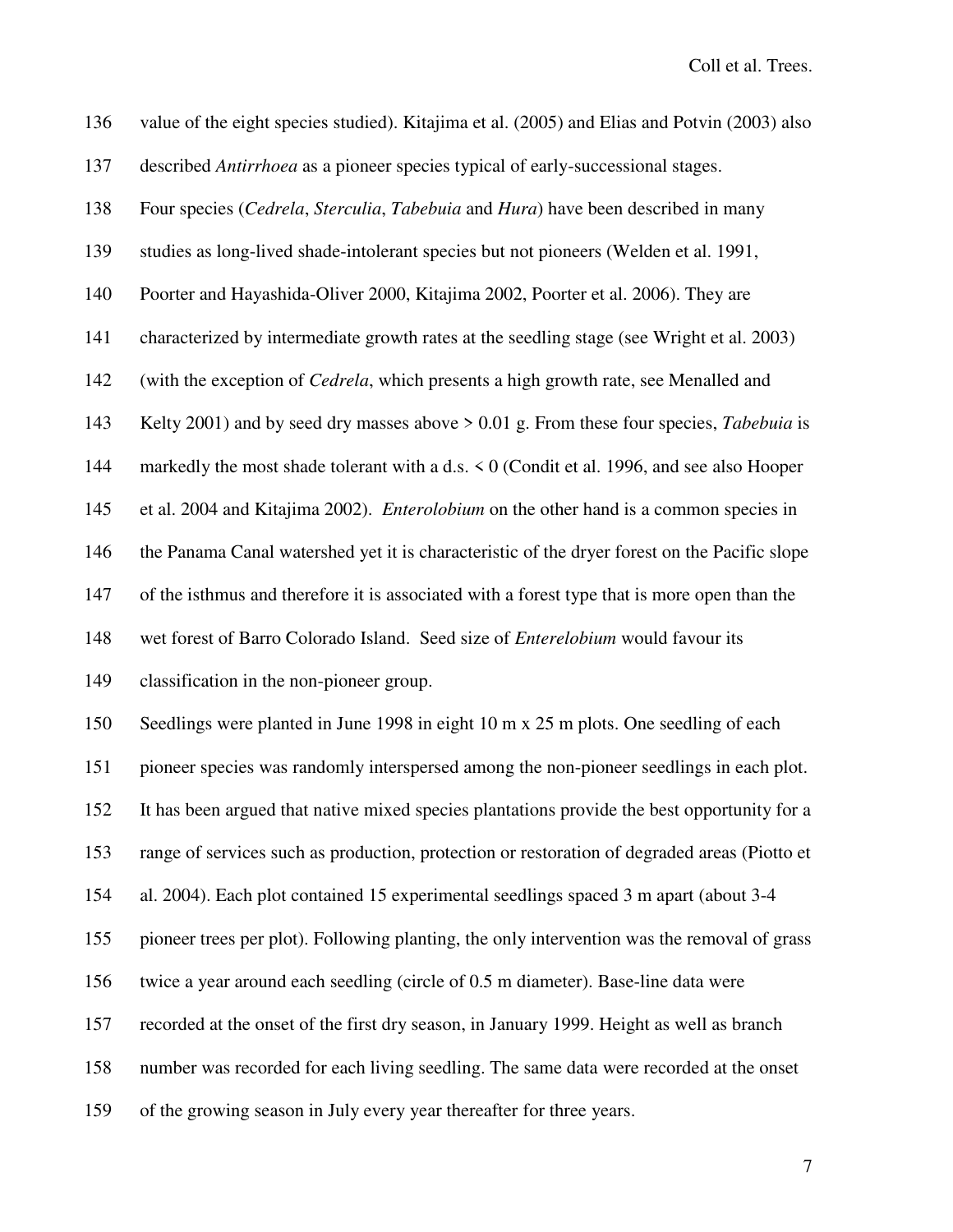160

# 161 *Allometric and morphological measurements*

| 162 | In August 2001, intensive allometric measurements were initiated. Saplings/trees from          |
|-----|------------------------------------------------------------------------------------------------|
| 163 | each of the eight species were grouped in five size class categories based on their height.    |
| 164 | The height range for each species in July 2001 was as follows: <i>Luehea</i> (0.56-4.42 m.),   |
| 165 | Cordia (1.9-3.32 m.), Sterculia (0.58-5.15 m.), Antirrhoea (0.57-2.77 m.), Enterolobium        |
| 166 | (1.66-2.48 m.), Cedrela (0.56-3.57 m.), Tabebuia (0.37-3.18 m.) and Hura (0.76-4.85            |
| 167 | m.). Care was taken to sample a similar height range from all species. Differences in total    |
| 168 | height among individuals were caused by differences in growth caused by micro-scale            |
| 169 | variations in topography. All sampled individuals were healthy. Within each size               |
| 170 | category, we randomly selected one individual per species for allometric and biomass           |
| 171 | measurements. Sample size was thus five trees per species for a total of forty saplings.       |
| 172 | Each of the experimental saplings was harvested and the following traits were measured:        |
| 173 | $(1)$ diameter at 10 cm from the ground; (2) height; (3) number, length and biomass of         |
| 174 | branches; and (4) trunk biomass. All leaves from the saplings were harvested and dried to      |
| 175 | provide total leaf biomass. We used specific leaf area (SLA) calculated from another           |
| 176 | study (Delagrange et al., in press) to scale up biomass of leaves to total leaf area per tree. |
| 177 | SLA values were obtained from fifteen to twenty-five leaves per species where the leaf         |
| 178 | area had been measured with a leaf area meter (Li-Cor 3100) before being dried and             |
| 179 | weighed. Since <i>Enterolobium</i> was not considered in the Delagrange study, SLA and LAR     |
| 180 | for this species were not available. The root system of the experimental trees was             |
| 181 | manually excavated and the following measurements were taken: (1) biomass; (2) the             |
| 182 | number of root apices larger then 2 mm; and (3) the cumulative length of roots larger          |
| 183 | than 2 mm.                                                                                     |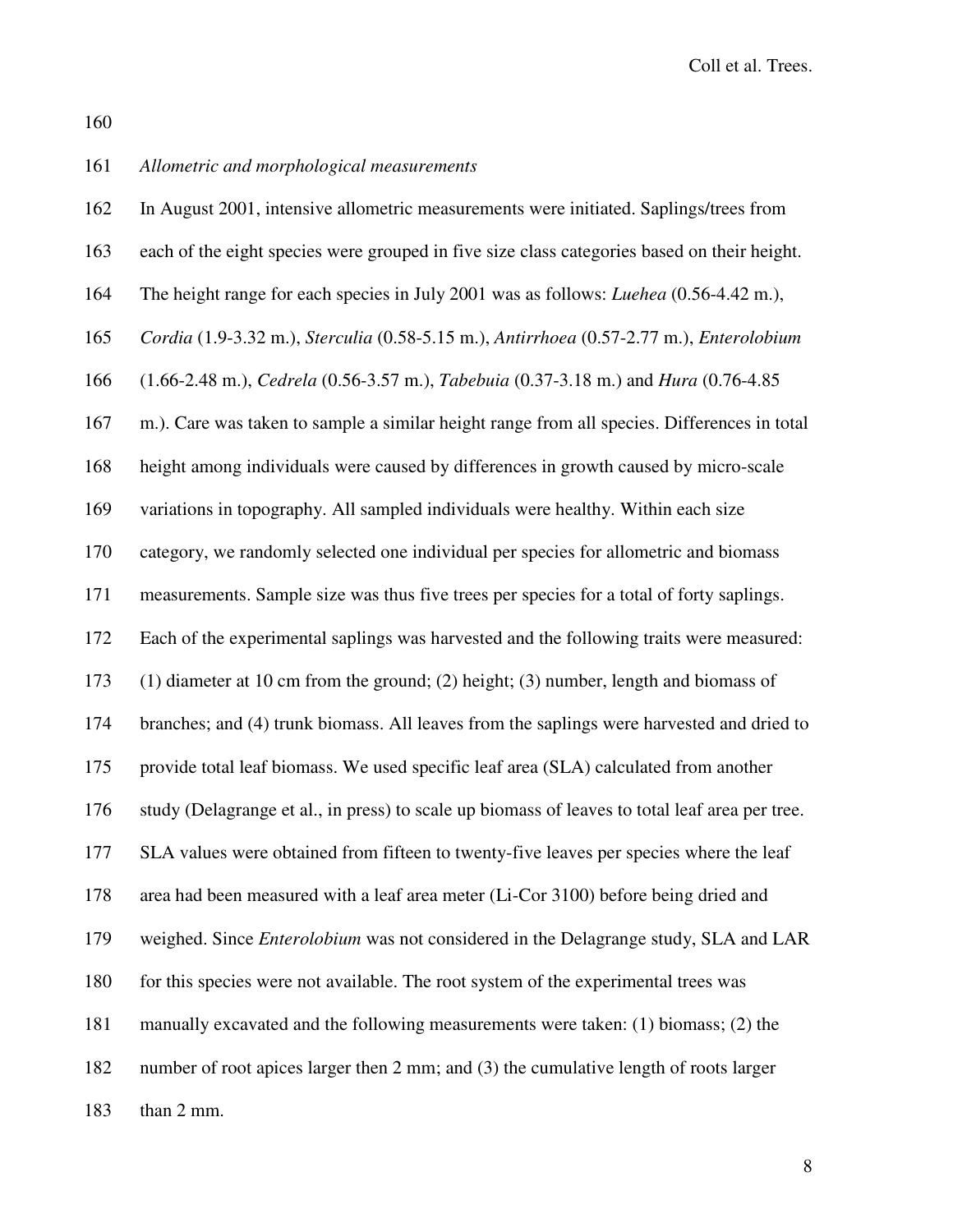184

## 185 *Root architecture measurements*

| 186 | Root analysis was conducted on trees that were also three years of age having been                             |
|-----|----------------------------------------------------------------------------------------------------------------|
| 187 | planted in 2001 in a field immediately adjacent to the original plantation. The spacing                        |
| 188 | between individual trees was identical to the spacing in the original plantation (3 m).                        |
| 189 | Further details about this second plantation can be found in Scherer-Lorenzen et al.                           |
| 190 | (2005). The root systems of three individuals of <i>Luehea</i> , <i>Hura</i> and <i>Tabebuia</i> , three       |
| 191 | species representing a range of successional status with <i>Luehea</i> being the pioneer species,              |
| 192 | were carefully excavated by hand for root architecture analysis in November 2004. The                          |
| 193 | manual excavation method in the heavy clay soils of our study site allowed for the                             |
| 194 | removal of roots more than 2 mm in diameter. Although we did not sample fine roots, the                        |
| 195 | distribution of the coarse root system directly affects the extent and location of fine roots                  |
| 196 | and thus it has indeed significant implications for the capacity of the plant to capture                       |
| 197 | resources (Oppelt et al. 2001). The complete root system was then washed and the taproot                       |
| 198 | was separated from other roots. Each proximal root was then topologically described                            |
| 199 | following the protocol used by Ozier-Lafontaine et al. (1999), the topological parameters                      |
| 200 | $\alpha$ altitude ( $a$ , the longest path length from the root base to an external link) and <i>magnitude</i> |
| 201 | $(\mu, \text{ total number of external links})$ described in Fitter (1987) were calculated for each            |
| 202 | intact root. The topological index (TI) was then calculated as the slope of the linear                         |
| 203 | regression between $log(a)$ and $log(\mu)$ . High TI values (close to 1) are associated with                   |
| 204 | "herringbone" root systems which are more efficient in exploiting soil but more                                |
| 205 | expensive to produce and maintain than dichotomous branching patterns (see Fitter et al.                       |
| 206 | 1991). Link length and extreme diameters were measured for each root and order and link                        |
| 207 | number were recorded. Finally, all roots were dried and weighed to calculate biomass.                          |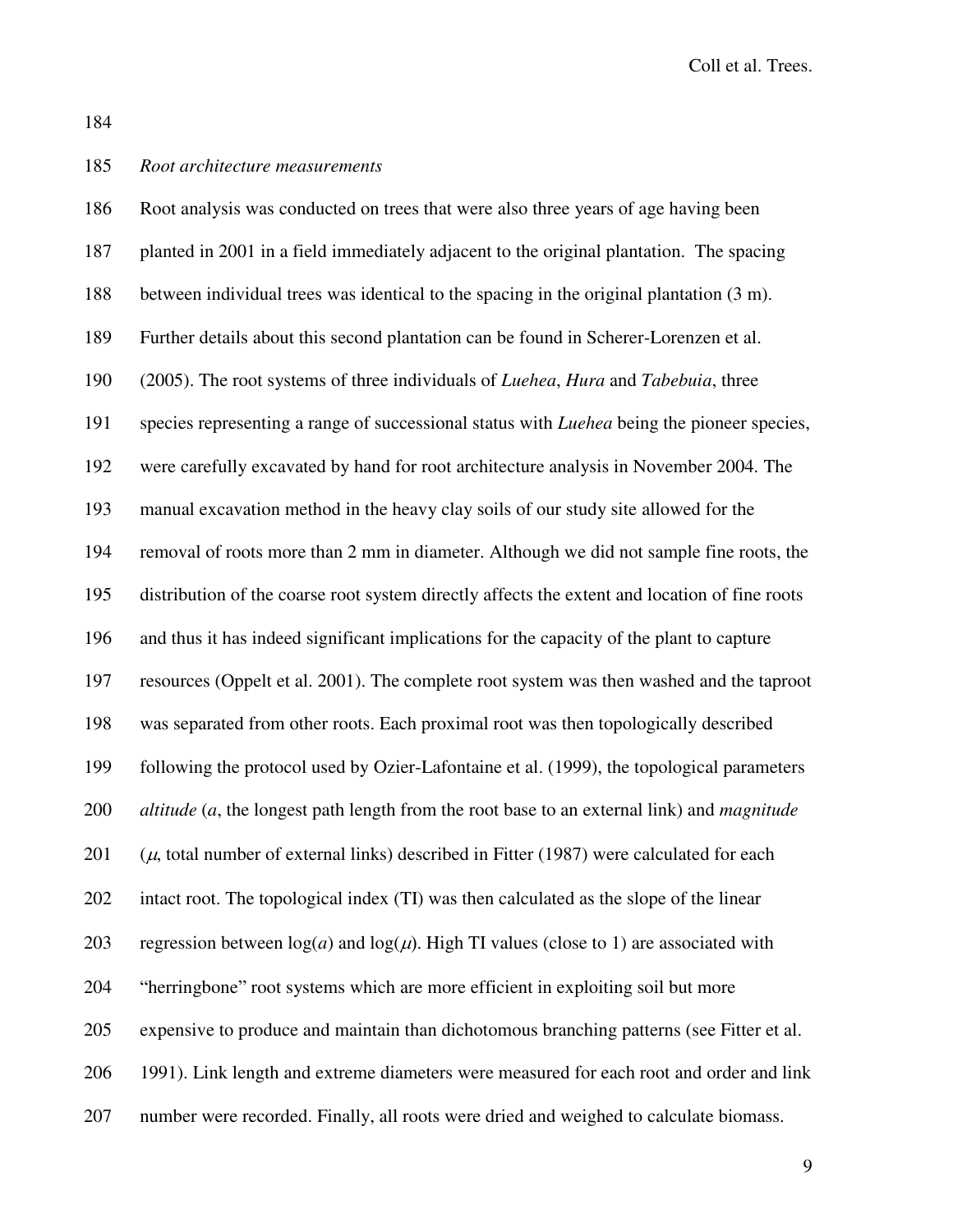208

209

| 210 | Calculations and statistical analysis |  |  |  |
|-----|---------------------------------------|--|--|--|
|-----|---------------------------------------|--|--|--|

| 211 | Destructive measures of biomass were made only at the end of the third year of growth.       |
|-----|----------------------------------------------------------------------------------------------|
| 212 | Biomass, measured in 2001 (Table 1), was used to calculate the percent allocation to         |
| 213 | branches (branch weight ratio, $BWR = dry$ mass of branches / total plant dry biomass),      |
| 214 | stem (stem weight ratio, SWR = stem dry mass / total plant dry biomass), leaves (leaf        |
| 215 | weight ratio $=$ dry mass of leaves / total plant dry biomass, LWR) and roots (root weight   |
| 216 | ratio, $RWR = dry$ mass of roots / total plant dry biomass). From the raw data, we           |
| 217 | calculated the specific leaf area ( $SLA =$ leaf area / leaf dry mass) and the ratio between |
| 218 | plant leaf area and plant dry biomass (leaf area ratio, LAR).                                |
| 219 | Classification of species within different functional types was verified by a backward       |
| 220 | discriminant analysis using measured allocational and structural traits. In the discriminant |
| 221 | analysis we excluded <i>Enterolobium</i> because of the absence of information on leaves.    |
| 222 | The percent biomass allocation was square-root transformed and analyzed by multivariate      |
| 223 | analysis of variance (MANOVA) with Functional Group (pioneer vs non-pioneer) and             |
| 224 | Species nested under each Group as the two main effects. LAR and SLA were analyzed           |
| 225 | independently by ANOVA testing for the effects of Functional Group and Species nested        |
| 226 | under each Group. LAR was square-root transformed prior to the analysis to meet the          |
| 227 | normality criterion. In all these analyses, we used tree height as a covariate to take into  |
| 228 | account the effect of tree size on allocational ratios and the interaction with functional   |
| 229 | group.                                                                                       |
|     |                                                                                              |

230 Five allometric relationships were examined by log-log linear regression to understand 231 the architecture of the trees. The first series of regressions came from classical studies of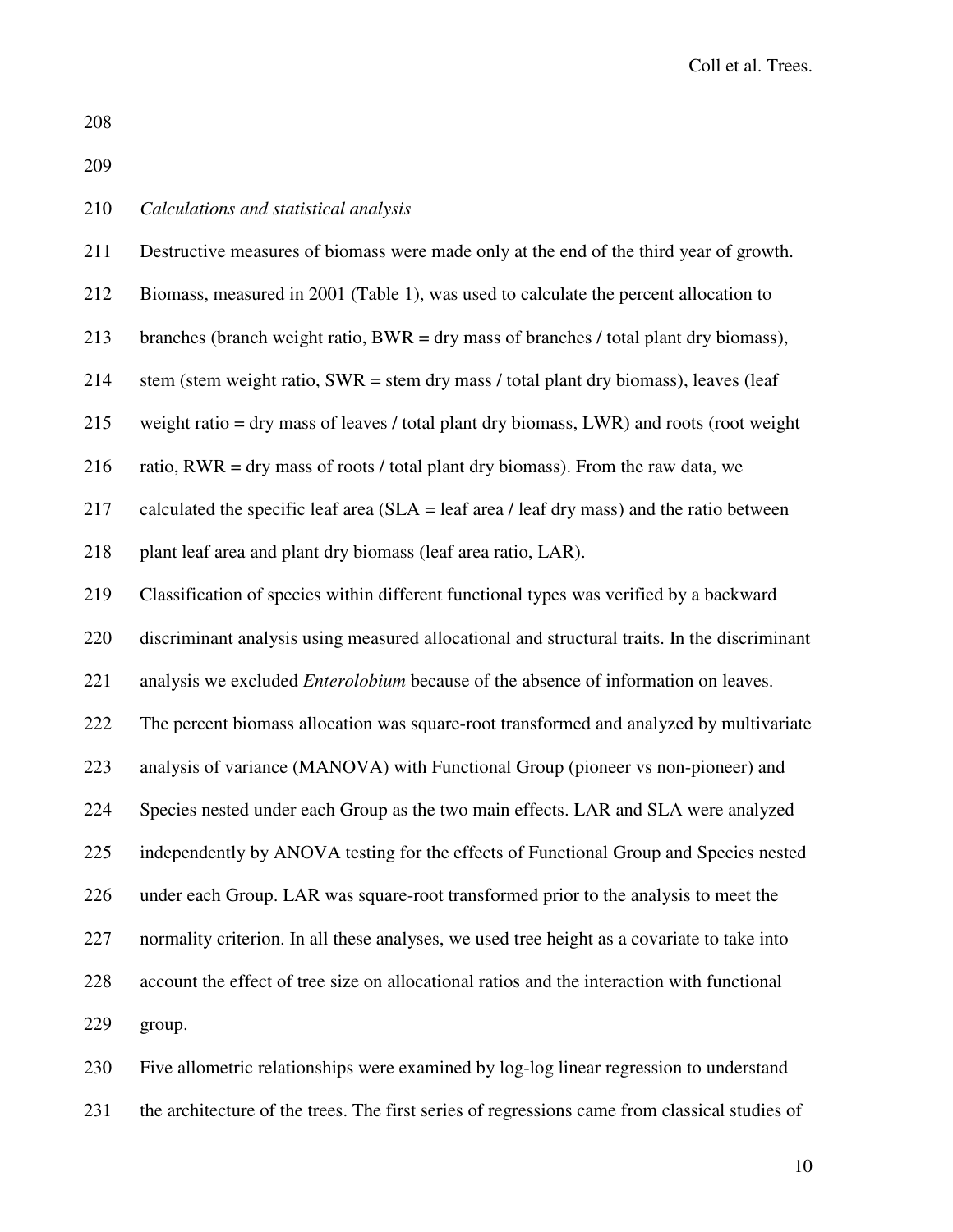| 232 | architecture (e.g. Kohyama and Hotta 1990, Takahashi et al. 2001), specifically (1) plant |
|-----|-------------------------------------------------------------------------------------------|
| 233 | height vs. plant diameter; (2) plant biomass vs. plant diameter; and (3) root biomass vs. |
| 234 | plant diameter. The data we collected on root systems allowed estimation of two           |
| 235 | additional regressions similar to those presented by Kohyama and Grubb (1994): (4) root   |
| 236 | length vs. plant diameter and (5) number of root apices vs. plant diameter.               |
| 237 | For each of these relationships, differences in the slope of the linear regression were   |
| 238 | tested for each functional type (least square method) using Statgraphics Plus v.4.1       |
| 239 | software. When slopes of the two Functional Types were not significantly different,       |
| 240 | differences between intercepts were tested.                                               |
| 241 | Finally, ANOVA was used to test differences among the three species on root               |
| 242 | architecture parameters and a Bonferroni corrected t-test was used for the a posteriori   |
| 243 | comparison of treatments means. Significant differences were considered if $p \le 0.05$ . |
|     |                                                                                           |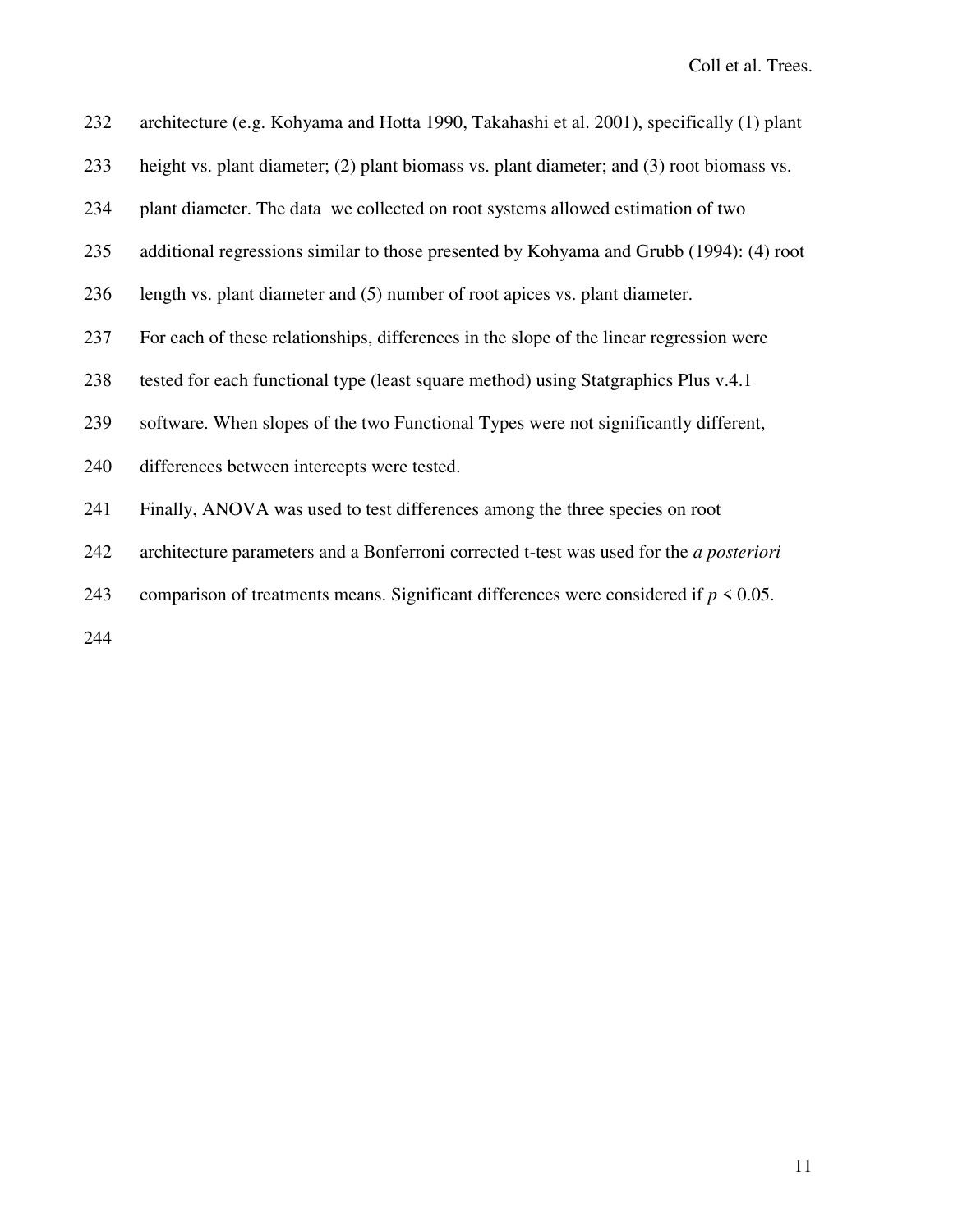### 245 **Results**

246

## 247 *Biomass allocation*

248 The measured allocational traits calculated from the different biomass measurements

- 249 (Table 1) were pooled together in a discriminant analysis to determine if the trait
- 250 differences could distinguish between the two functional types, pioneer and non-pioneer.

251 The discriminant analysis was highly significant (Chi-square =  $38.72$ , df =  $4, p \le 0.0001$ ).

252 The traits retained to distinguish the functional types were root, stem and branch weight

253 ratios (RWR, SWR, BWR) and the leaf area ratio. Amongst the 35 observations used to

254 fit the model 100% were correctly classified by the discriminant function. Pioneer species

255 present a positive canonical score  $(c.s. > 0)$  and non-pioneers a negative one.

256 Examination of the c.s. revealed that *Antirrhoea* was the species which presented the

257 combination of traits most typical of pioneer species (c.s. = 2.73), while *Tabebuia* was

258 the species presenting the most late-successional specific traits  $(c.s. = -2.75)$  (Fig. 1).

259 Biomass partitioning was analysed by MANOVA to test for differences between

260 Functional Group and Species nested under each Group. The effect of the Functional

261 Group was found to be almost statistically different (*p* = 0.08) with Pillai's Trace (Olson

262 1976) equal to 0.8943. The effect of Species nested under each group was statistically

263 different ( $p < 0.05$ ) with Pillai's Trace equal to 1.460. All eight species had different

264 patterns of biomass allocation (Fig. 2). Tree size significantly affected all allocational

265 ratios (SWR, BWR, RWR and LWR), but interactions with functional types were only

266 present for the branch weight ratio and the leaf area ratio (Fig. 3, Table 2). For BWR the

267 differences between the two groups decreased with tree height, while differences between

268 groups for LAR were greater for bigger trees (Fig. 3). Within each functional group,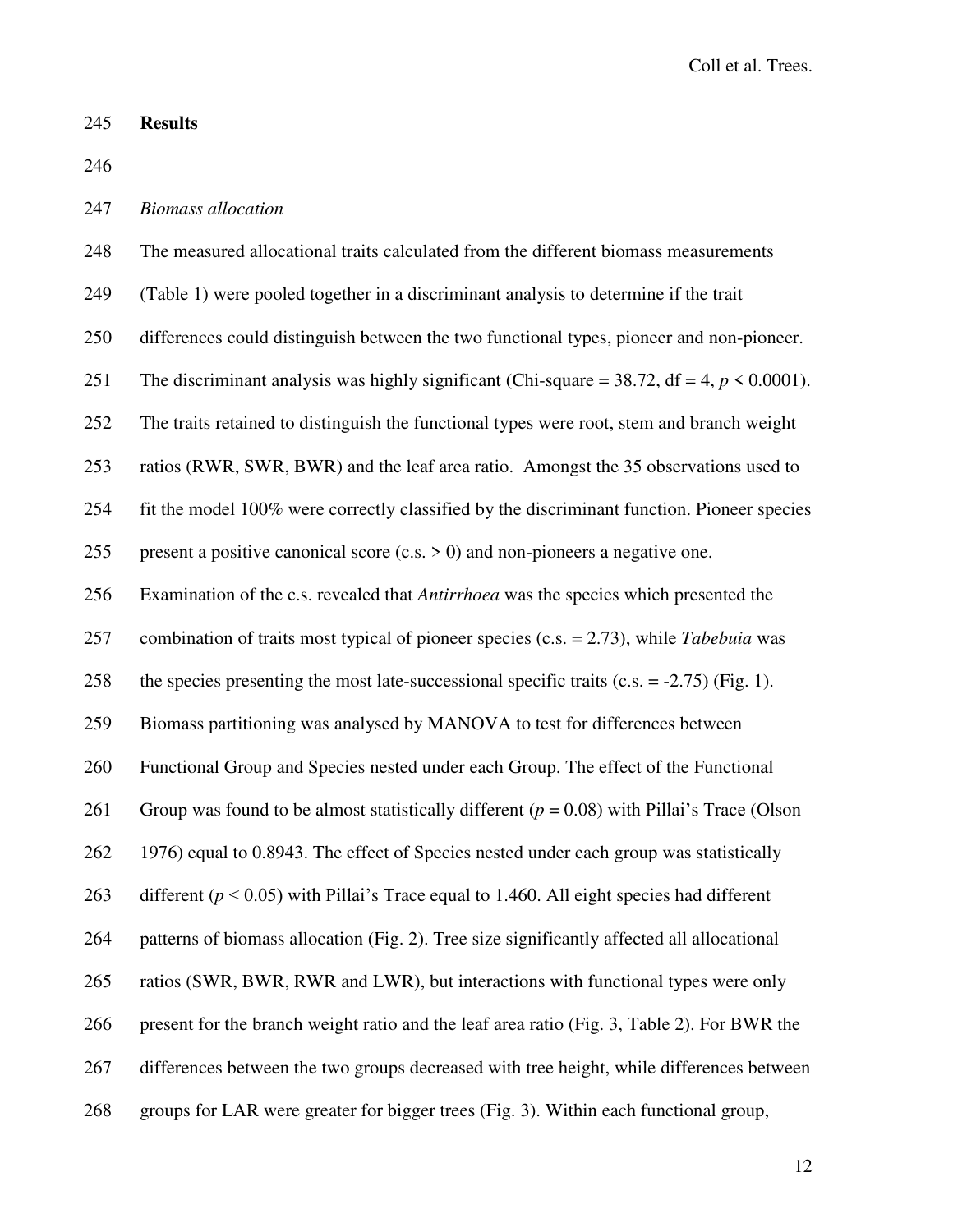269 significant variation exists among different species for all the ratios (Fig. 2, Table 2).

- 270 Pioneer species such as *Antirrhoea* and *Luehea* had the greatest biomass allocation to
- 271 branches (23 and 29% respectively), while *Cedrela* and *Enterolobium*, both non-pioneer

272 species, were the species which invested the most in roots (34% and 39%).

- 273 Non-pioneer species had significantly thicker leaves than pioneer species, with mean
- 274 SLA of 84.1 cm<sup>2</sup>/g and 130.6 cm<sup>2</sup>/g, respectively. Across species, SLA ranged from 71
- 275  $\text{cm}^2/\text{g}$  for *Tabebuia* to 148 cm<sup>2</sup>/g for *Antirrhoea* (Fig. 2e), but the effect of species within

276 each group was not statistically significant. Both functional types presented similar leaf

277 weight ratios, but LAR was, in general, higher for the pioneer species (Fig. 2f). Thus,

278 across species LAR ranged from 6.4 to 8.8 cm<sup>2</sup>/g for non-pioneer species and from 8.4 to

279 18.1 cm<sup>2</sup>/g for pioneer species. However ANOVA did not detect significant differences

280 between functional types once the effect of tree size was removed.

281

#### 282 *Allometric relationships*

283 Within the size gradient studied, tree diameter was a good predictor of species height, 284 belowground biomass and total plant biomass (Fig. 4-5, Table 2). When the species were 285 grouped by their colonizing status, pioneer species showed greater height and biomass for 286 a given diameter ( $P \le 0.05$ , regression intercepts) (Fig. 4a,b). Differences between 287 functional types were more evident when cumulative root length or the number of root 288 apices was related to diameter (Fig. 5b and 5c). Differences in the allometric relationships 289 among groups were mainly due to differences in intercept and not to differences in slope 290 (Table 3).

291

292 *Root architecture*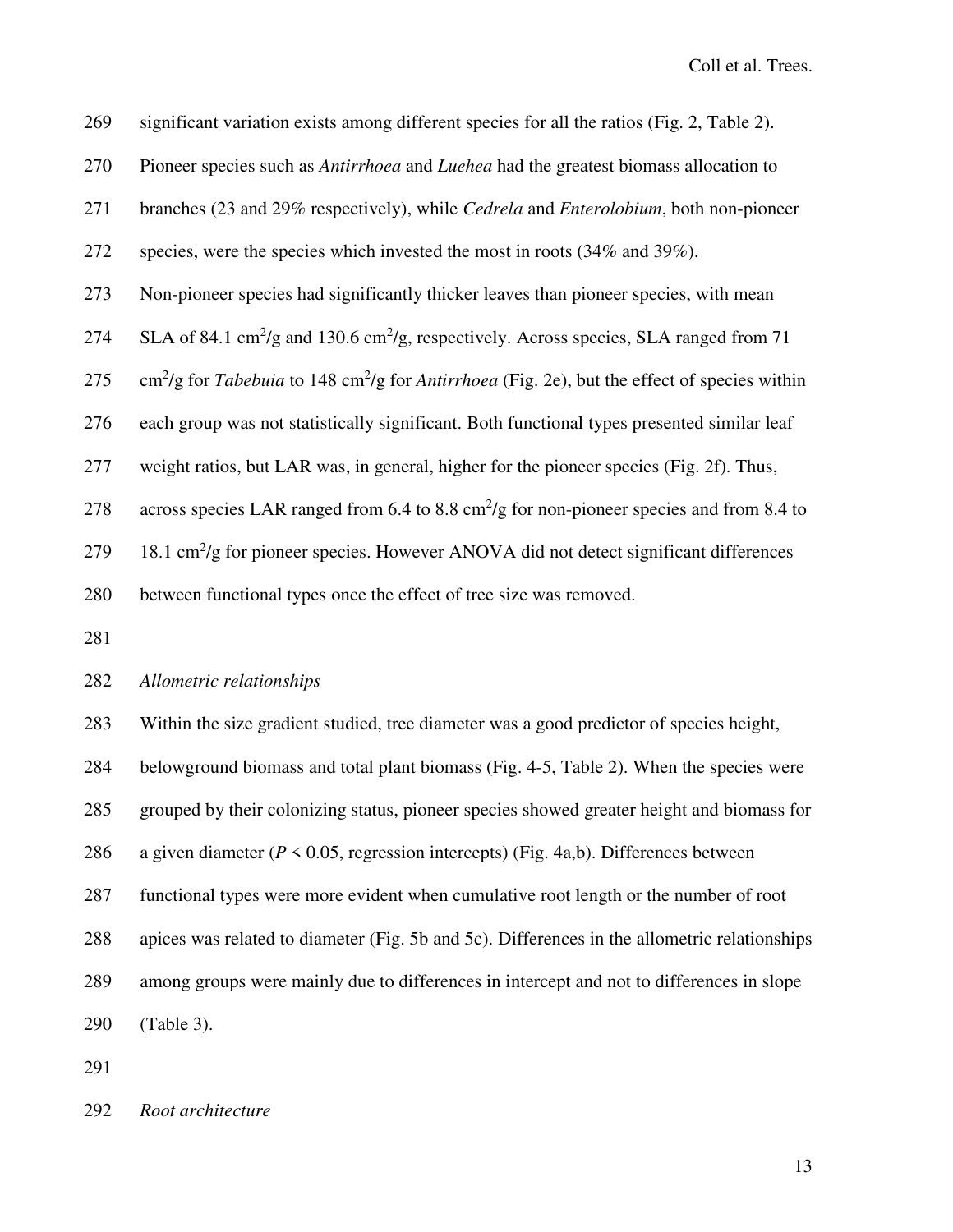| 293 | The root topological index (TI) ranged from 0.80 for <i>Luehea</i> (a pioneer species) to 0.90            |
|-----|-----------------------------------------------------------------------------------------------------------|
| 294 | for <i>Tabebuia</i> but differences were not statistically significant ( $p \le 0.05$ ) (Fig. 7a). The    |
| 295 | diameter at the base of the proximal roots was a good predictor of the total root link                    |
| 296 | number with a correlation coefficient of 0.72, 0.84 and 0.53 for <i>Luehea</i> , <i>Hura</i> and          |
| 297 | <i>Tabebuia</i> , respectively. For a given root diameter, both <i>Luehea</i> and <i>Hura</i> presented a |
| 298 | higher link number (Fig. 6) and considerably shorter second-order internode length (Fig.                  |
| 299 | 7b) than <i>Tabebuia</i> , our most shade-tolerant species. Allocation to taproot dramatically            |
| 300 | changed between species, ranging from 60% of total root weight for Tabebuia to 10%                        |
| 301 | and 15% for <i>Luehea</i> and <i>Hura</i> , respectively (Fig. 7c).                                       |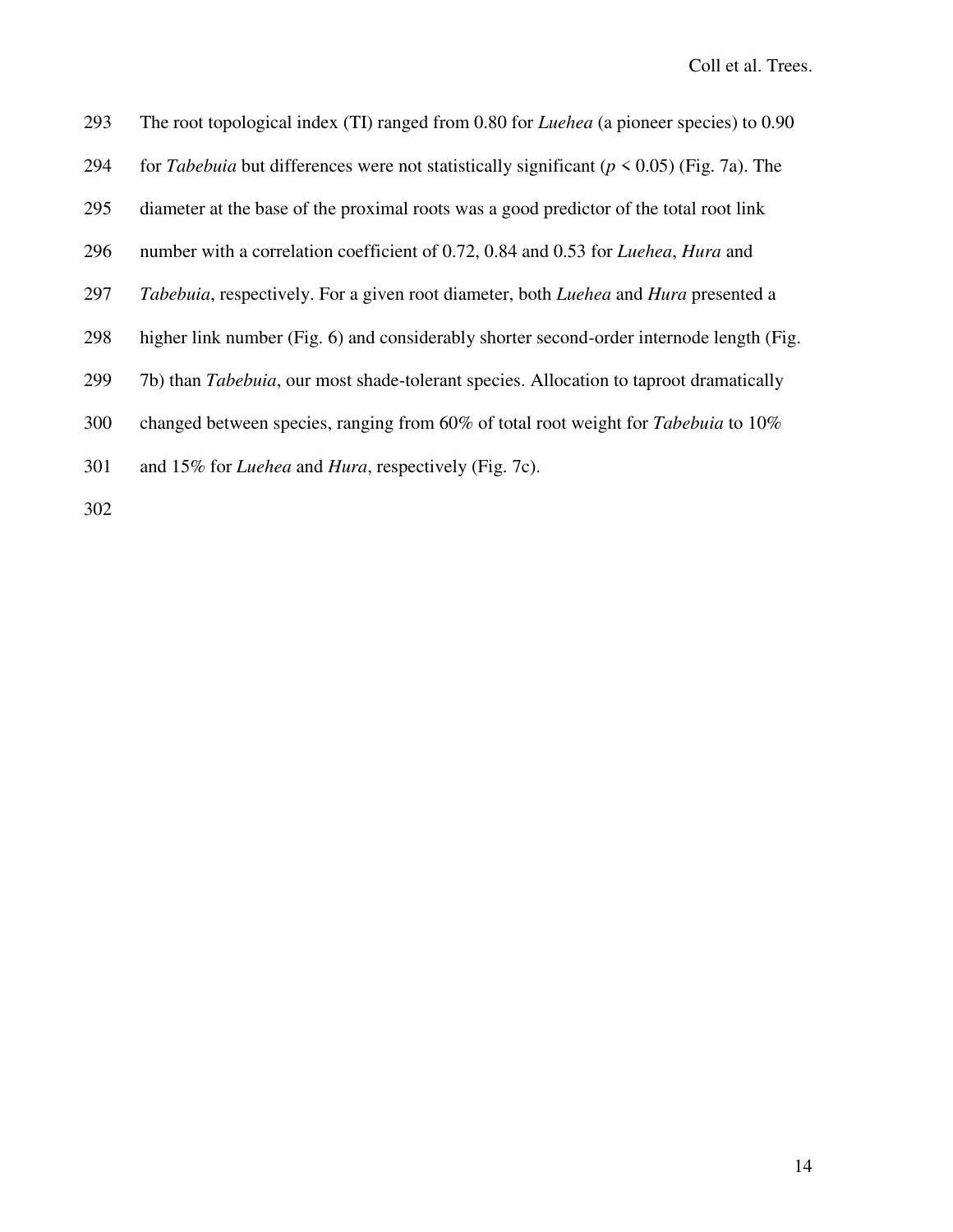### 303 **Discussion**

304

306 *plantation*  307 Over the last ten years a large number of studies have examined structural and allocation 308 relationships for tropical tree species (e.g. King 1991, Kohyama and Grubb 1994, King et 309 al. 1997, Coomes and Grubb 1998, Sterck 1999, Takahashi et al. 2001, Menalled and 310 Kelty 2001). Efforts have also been made to relate architectural characteristics to 311 ecological characteristics (Kohyama and Hotta 1990, Coomes and Grubb 1998). For 312 example, it is well known that early-successional species tend to increase their allocation 313 to height growth when growing in shade (Takahashi et al. 2001, Sterck 1999, King et al. 314 1997), while late-successional ones tend to reduce or even stop their height growth in 315 order to maintain high LWR and LAR and minimise construction costs in light-limited 316 environments (Takahashi et al. 2001, Sterck 1999, King et al. 1997, Delagrange et al. 317 2004). Biomass allocation in trees thus appears to be relatively plastic. In this study we 318 found that pioneer species were taller than non-pioneer long-lived shade intolerant 319 species for a given diameter. These results agreed with the findings of King (1991) and 320 Poorter et al. (2003) and thus with the hypothesis that pioneer species must give priority 321 to height growth to reach the canopy as soon as possible to avoid competition for light. 322 Bohlman and O'Brien (2006) recently pointed out that the differences in size between 323 functional types were only present in the early stages of plant development (up to 10 cm 324 dbh) which covers the range of dbh of the present study. 325 Tree diameter was a good predictor of both total plant and belowground biomass. It has 326 been suggested that plant biomass is more strongly correlated with secondary (diameter)

305 *Structural and allocational differences among tropical tree species in an open-grown*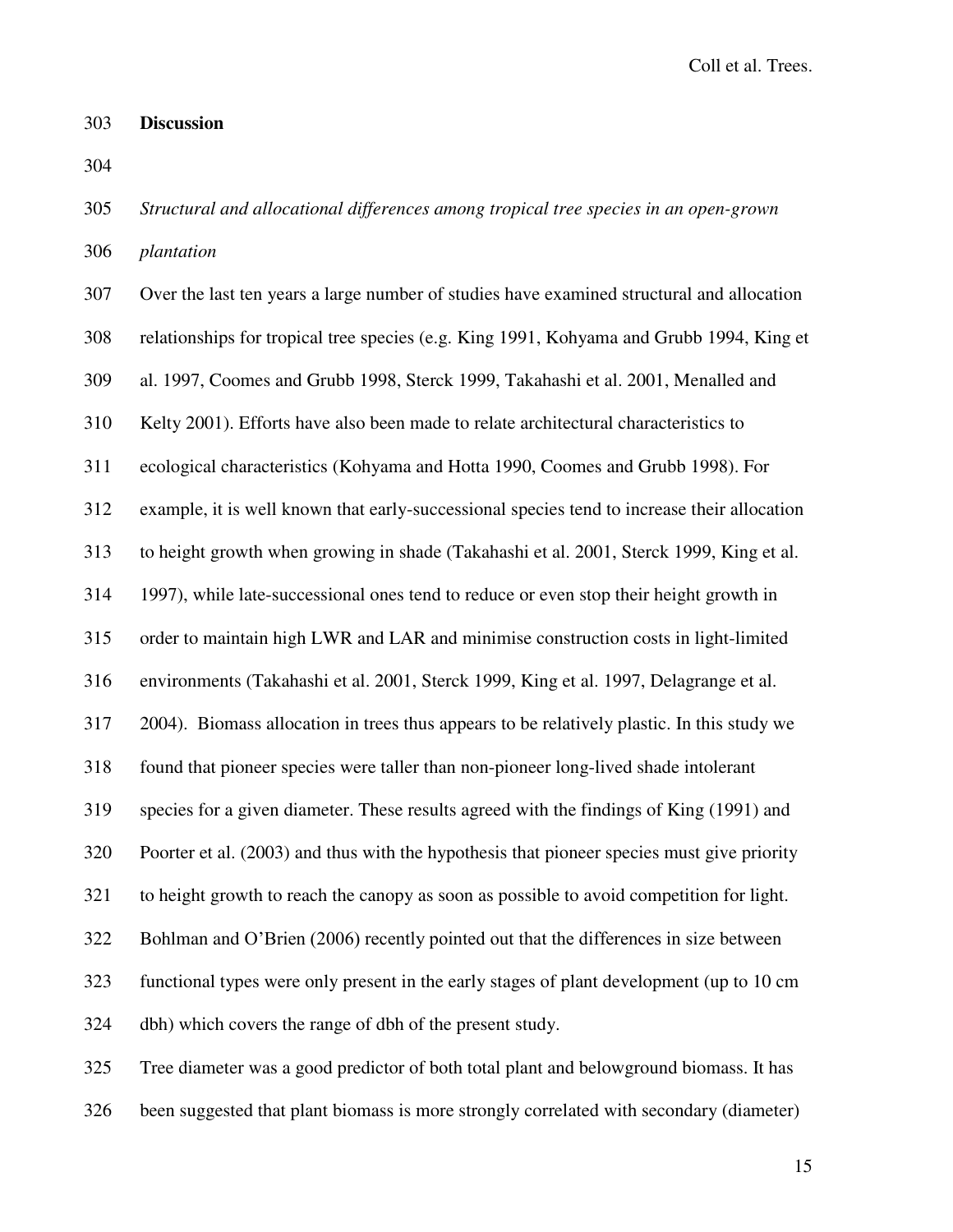327 than primary growth (height) (Chave et al. 2001).Yet we found a very strong correlation 328 between height and biomass at this early life-stage (data not show). Few studies have 329 accounted for belowground development in tropical trees because root sampling is 330 generally difficult and very time consuming (Oppelt et al. 2001). However, in the context 331 of C storage, prediction of biomass allocation belowground must be considered since it 332 can represent between 18% and 46% of total plant biomass (Sanford and Cuevas 1996) 333 (between 22% and 40% in our study, depending on the species). In this study, and 334 elsewhere, aboveground plant traits (i.e. diameter, height) were found to correctly predict 335 belowground biomass and thus C storage in roots (Thies and Cunningham 1996, Curt and 336 Prévosto 2003). Within each allometric relationship, differences among species and 337 groups were mainly found in the intercepts (as in Kohyama and Grubb 1994), probably 338 because the height range investigated was not sufficient to test for differences among 339 slopes (Coomes and Grubb 1998). 340 In our study, LAR varied considerably between trees and species within each functional 341 group, but pioneer tree species tended to present higher LAR values than non-pioneer 342 ones. This was due to species differences in SLA since, as reported above, biomass 343 allocation to leaves varied little (see Fig. 1). This particular difference in leaf morphology 344 between functional types is critical since it provides contrasting nitrogen and water-use 345 efficiencies and different leaf life spans (Terwilliger et al. 2001, Onoda et al. 2004). In a 346 parallel study conducted in the same experimental site we found a positive relationship 347 between SLA and leaf photosynthetic nitrogen use efficiency (PNUE) (Delagrange et al. 348 in press) and Kitajima (1994) and Walters et al. (1993), among others, have reported 349 higher photosynthetic rates and SLA values for pioneer species than for non-pioneers 350 when growing under high light conditions. SLA is known to well predict photosynthetic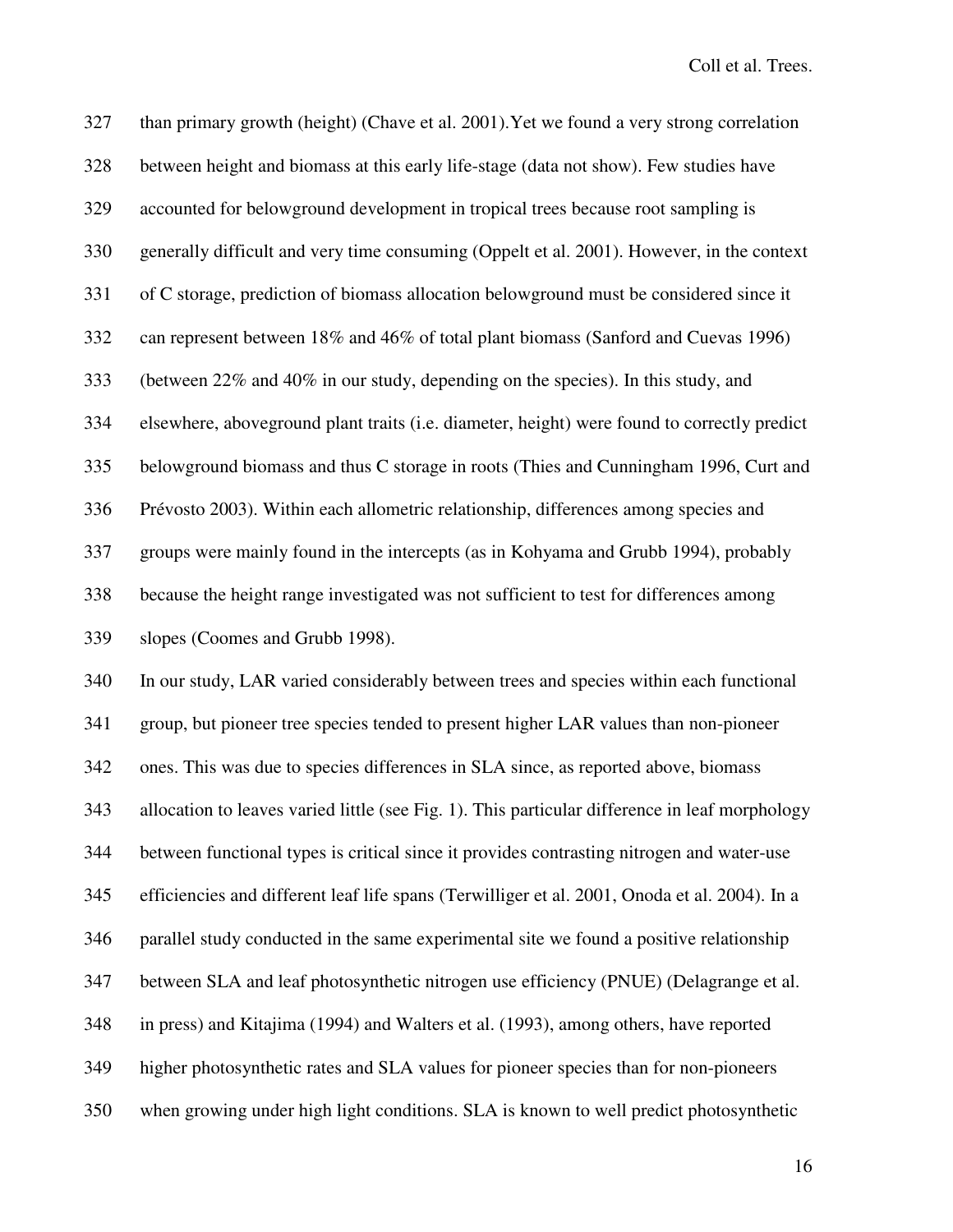351 capacity under high light conditions and particularly at fertile sites (Craven et al. 2007). 352 In agreement with Veneklaas and Poorter (1998) we believe that in our plantation site 353 physiological differences (e.g. higher photosynthetic rates and PNUE in pioneer species) 354 rather than allocational differences between functional types may predominate. However 355 we found that, when the different allocation traits we measured were combined in a 356 discriminant analysis, species were efficiently separated into two groups based on their 357 successional status. 358 Much research has been recently devoted to functional group classification, and the use 359 of quantitative method has been advocated as an objective way to group species (Ellis et 360 al. 2000, Diaz and Cabido 2001, Lavorel and Garnier 2002, Paz 2003, Poorter et al. 2003, 361 Poorter et al. 2006). In our study, the combination of RWR, SWR, BWR and LAR (rather 362 than a specific trait *per se*) very effectively separated species into two groups. Our data 363 thus support the importance of multiple-trait trade-offs (above- and belowground) to 364 differentiate species strategies.

365

366 Several recent papers have reported that tree size affects aboveground biomass

367 distribution and the need to consider these effects when analysing such traits (Veneklaas

368 and Poorter 1998, Menalled and Kelty 2001, Delagrange et al. 2004). Furthermore, both

369 Delagrange et al. (2004) and Claveau et al. (2005) found that the effects of tree size

370 varied according to the availability of resource, in this case light. In the present study,

371 most allocational ratios were strongly influenced by tree size.

372 Moreover we found that the ontogenetic effects on biomass distribution traits vary among

373 functional types (in agreement with Kneeshaw et al. 2006): pioneer species allocated

374 more to branches when small and increased LAR with size. The assumption of higher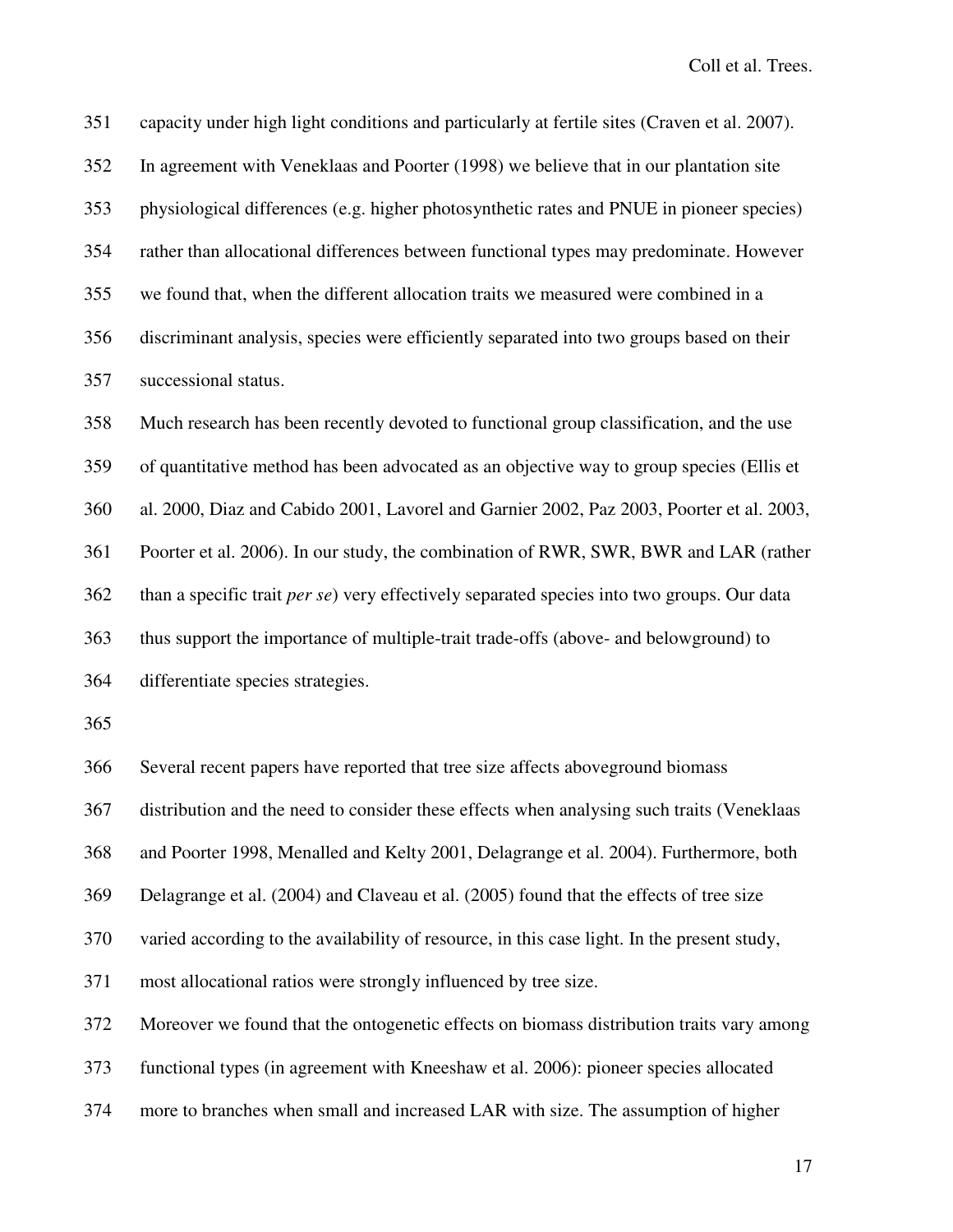375 allocation to branches in pioneer species during early development needs to be made 376 cautiously because other factors such as leaf size or petiole length can greatly influence 377 branchiness and crown construction (King and Maindonald 1999). In our study, pioneer 378 species were characterized by relatively small leaves while non-pioneers ones have large 379 compound leaves (*Tabebuia, Enterolobium, Cedrela*) or long petioles (up to 10-13 cm, 380 *Hura*). Differences in leaf size between species could thus also explain why the non-381 pioneer species start branching at higher size, since first branch height has been found to 382 be positively related to leaf size (and/or petiole length) (King 1998). The interaction 383 between size and functional types for BWR and LAR could alternatively be explained by 384 the presence of an aboveground foraging strategy in pioneer species which would consist 385 in establishing rapidly their branching system to then increase their LAR and maximize 386 light capture and growth. Thus under favourable growing conditions (without seasonal 387 drought periods) pioneer species such as *Luehea* or *Cordia* are probably the most 388 appropriate for rapid land restoration purposes (e.g. Condit et al. 1993). However in sites 389 with restricted water availability or on poor soils the use of more conservative non-390 pioneer species (with lower LAR and thus lower evaporative demands) or nitrogen-fixing 391 species, such as *Enterolobium*, seems more appropriate (Craven et al. 2007). 392

#### 393 *Variation in root allocation and architecture*

394 A limitation of existing data on tropical tree biomass allocation and morphology is that 395 most studies only consider the aboveground components of trees (but see Kohyama and 396 Grubb 1994). In our study, root biomass was measured and was found to vary widely 397 among species without a clear trend between the two functional types (Fig. 5). However 398 the number of root apices as well as cumulative root length differed significantly between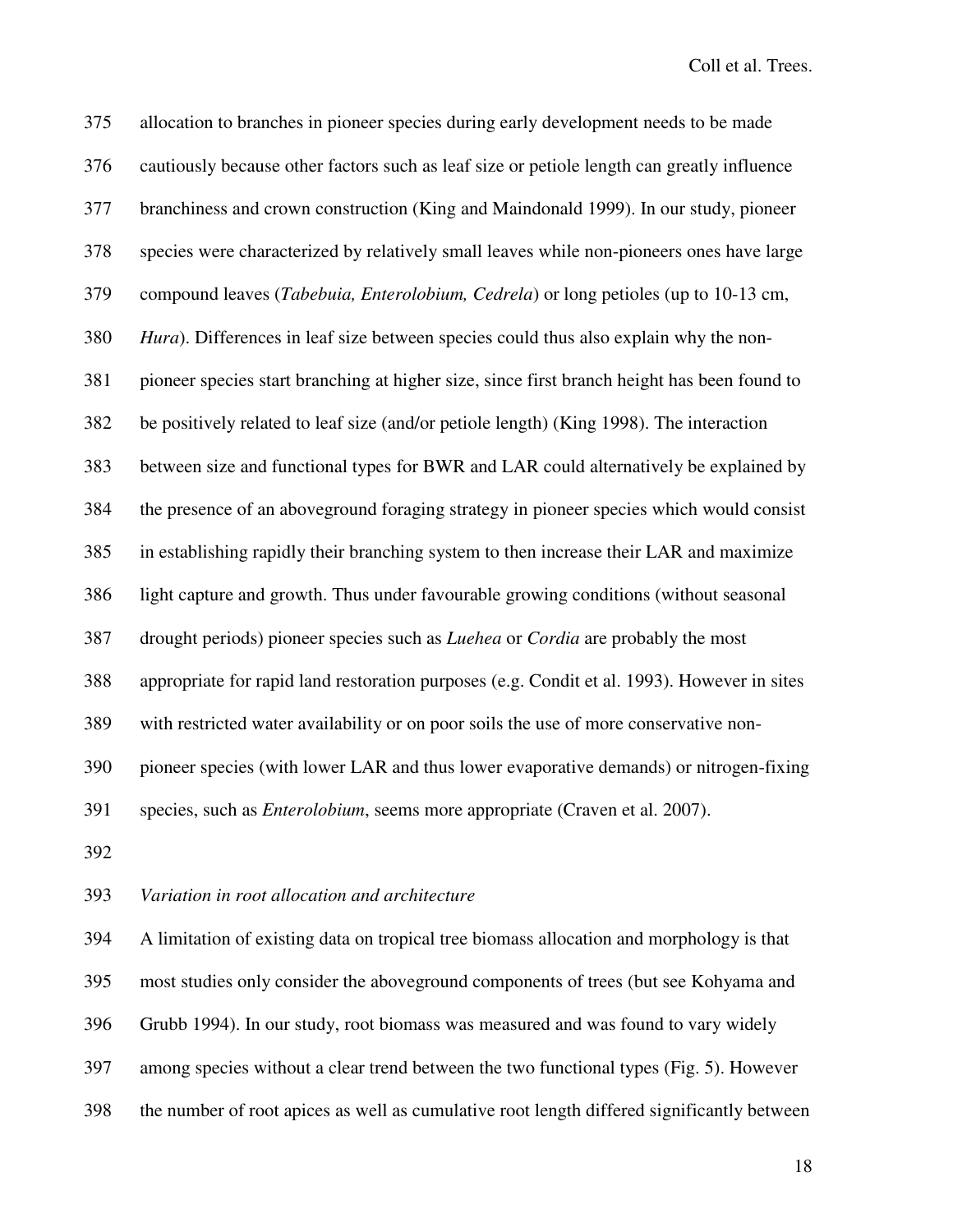399 functional types, the pioneer species having, on average, more root apices and root length 400 at a given plant size. In other words, morphological rather than allocational differences 401 were found belowground between functional types, with pioneer species presenting a 402 more branched and thinner root system (higher specific root length) than non-pioneer 403 species. These results agree with those published by other authors (Reich et al. 1998, 404 Huante et al. 1992, Paz 2003), although this study was carried out on a broader plant size 405 gradient and on roots larger than 2 mm. The thicker root system of non-pioneer species 406 supports the hypothesis that allocation to storage or defence is favoured in these species 407 at the expense of soil exploration (Kobe 1997, Canham et al. 1999). Investment in soil 408 exploration would in contrast be needed by pioneer species to compensate higher 409 aboveground development (i.e. SLA, allocation to branches) and hence to balance light 410 interception and belowground acquisition (Reich et al. 1998). Several authors have 411 reported that nutrient uptake potential was more likely related to the number of active 412 apices than to root mass per se (Andrew and Newman 1973, Caldwell and Richards 413 1986). 414 Root architecture was studied in greater detail in a subset of three species. We obtained a 415 topological index (TI) close to 1 for the three species. Such a TI is characteristic of 416 herringbone-like root systems which present high soil exploitation efficiency levels 417 (Fitter 1987). Little is known about how root topology changes among species belonging 418 to different successional stages and more research is needed. Caution is also required 419 when comparing the data from this study with the existing literature since we studied 420 only coarse roots  $(d > 2$  mm). Different results might have been obtained if the complete 421 root system had been studied (Oppelt et al. 2001). Unfortunately the soils at the research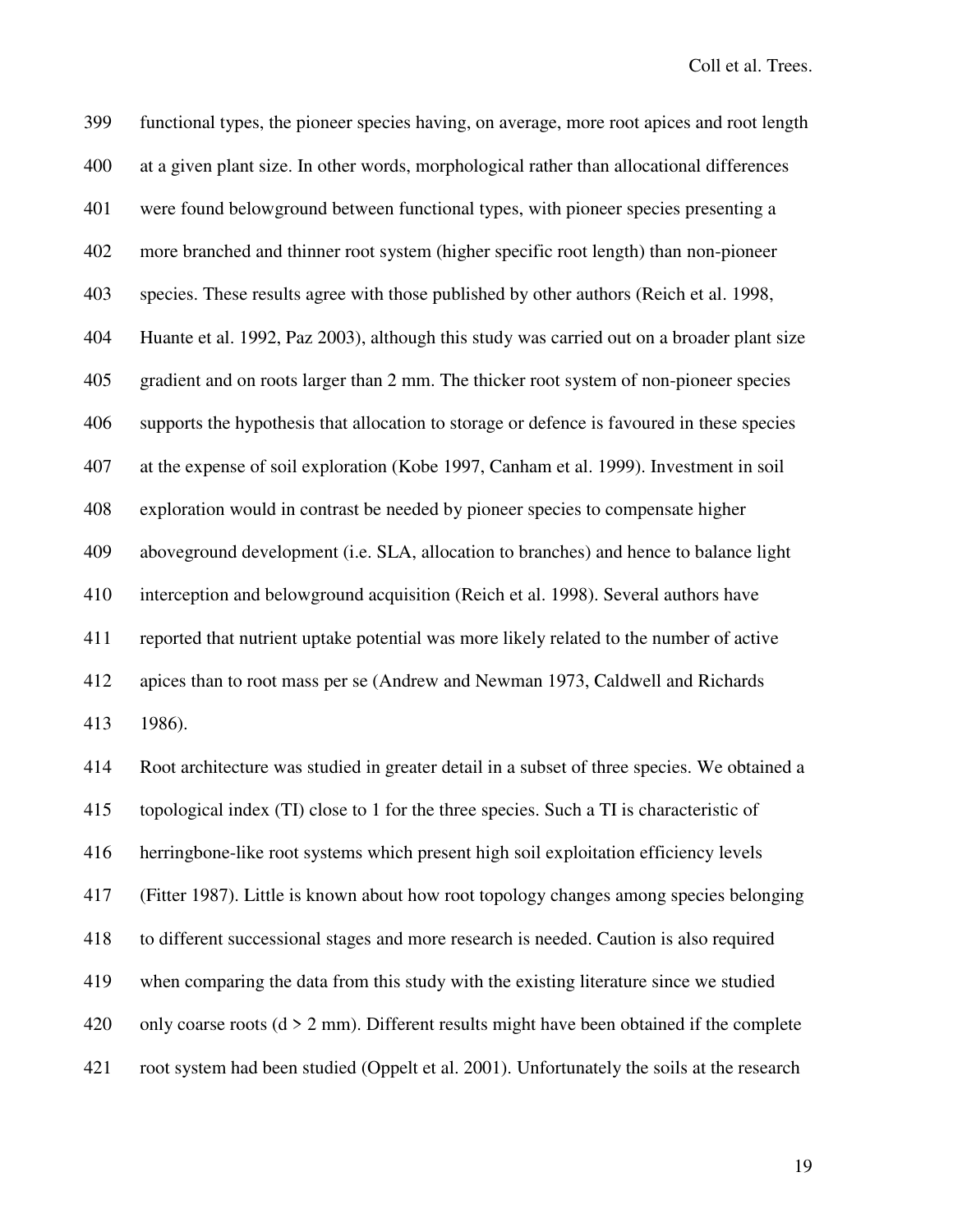422 site have a very high clay content making it impossible to extract fine roots without 423 significant damage.

424 Although we had a small number of replicates per species (sampling was difficult and 425 very time consuming) differences in root architectural traits were found among the three 426 species when roots were examined in greater detail. Firstly, *Tabebuia* presented a less 427 branched root system with longer internode lengths than *Luehea*, a pioneer species, or 428 *Hura*, a species considered as "intermediate" in terms of shade tolerance (Ellis et al. 429 2000, Poorter et al. 2006). Taproot allocation was also dramatically different among the 430 three species, being three times higher in *Tabebuia* than in *Hura* or *Luehea*. Overall, the 431 analyses revealed two different strategies of soil exploration. Species like *Tabebuia* may 432 preferentially invest in storage and would produce few roots with long links to increase 433 their soil exploitation efficiency (Fitter et al. 1991). In contrast *Hura* and *Luehea* present 434 more branched roots and allocate much less to taproot, presumably to increase 435 belowground surface for resource capture. Globally, the results agree with previous 436 studies that have analysed variation of root architecture between species from different 437 successional stages in the tropics (Paz 2003) and in the boreal forest (Bauhus and Messier 438 1999, Gaucher et al. 2005). However, very little is still known about the relationship 439 between species successional status and root development (particularly under natural 440 conditions) and more research would be needed to confirm these results and better 441 understand the interaction between above- and belowground resource capture strategies. 442 443 *Conclusions* 

444 We found that pioneer species were taller than non-pioneer ones for a given diameter at

445 the sapling stage. Species and functional types were shown to differ in several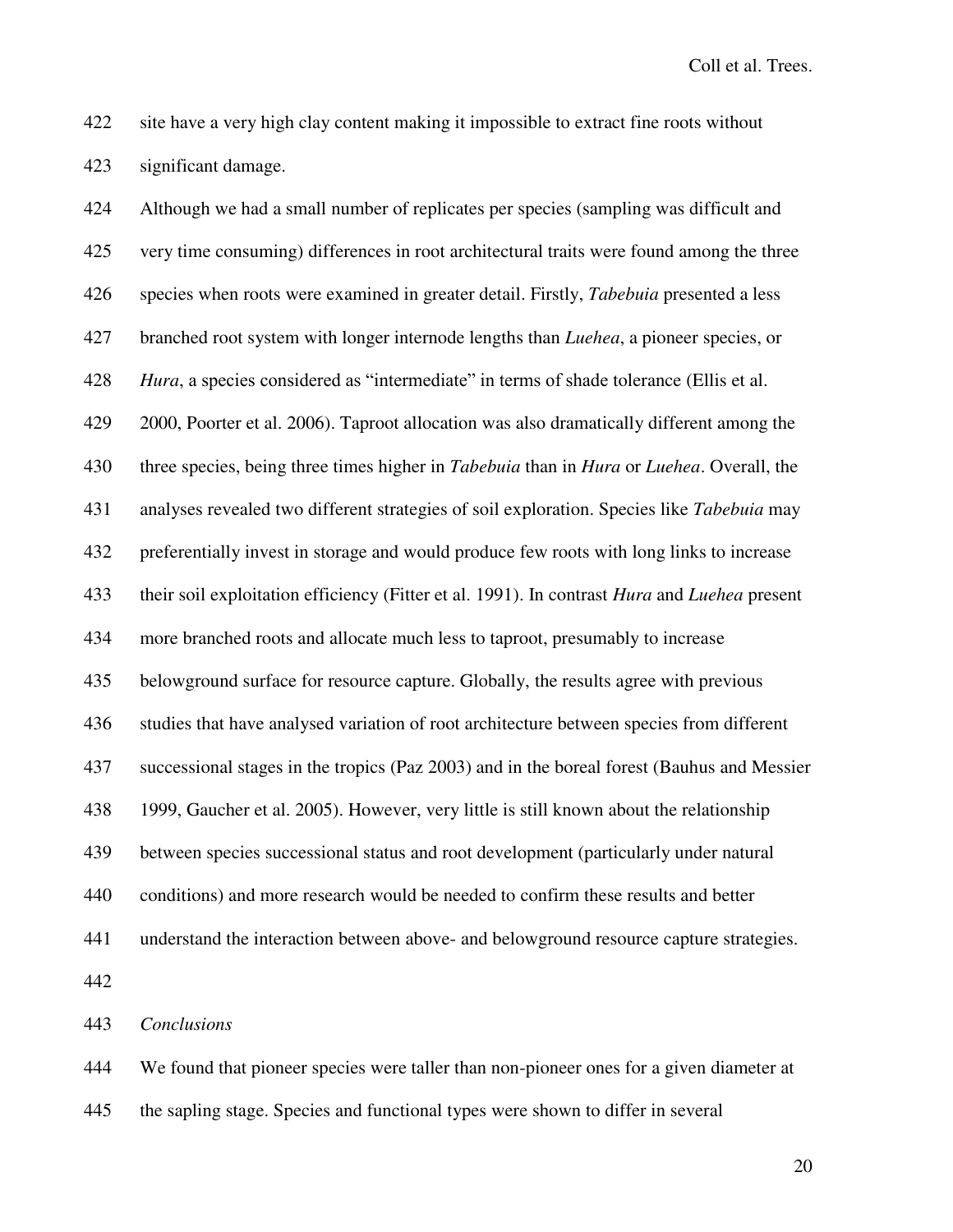| 446 | belowground (i.e. branchiness, root length, allocation to taproot) and aboveground (SLA,      |
|-----|-----------------------------------------------------------------------------------------------|
| 447 | LAR, BWR) traits. Discriminant analysis based on a combination of allocational data           |
| 448 | confirmed the classification of trees into two groups: pioneers and non-pioneer as            |
| 449 | suggested from studies done in natural forests. Allocation traits significantly varied with   |
| 450 | tree size. Pioneer species allocated more to branches than non-pioneer ones when small        |
| 451 | and increased LAR more dramatically with size. Belowground, the pioneer species               |
| 452 | presented similar root biomass compared to the non-pioneer species, but higher                |
| 453 | cumulative root length and a higher number of root apices. Since both groups of species       |
| 454 | are characterized by different physiologies and growing patterns, the selection of pioneer    |
| 455 | <i>vs</i> non-pioneer long-lived shade intolerant species for restoration purposes may depend |
| 456 | on the environmental conditions (especially the frequency of seasonal drought) at the         |
| 457 | plantation site.                                                                              |
|     |                                                                                               |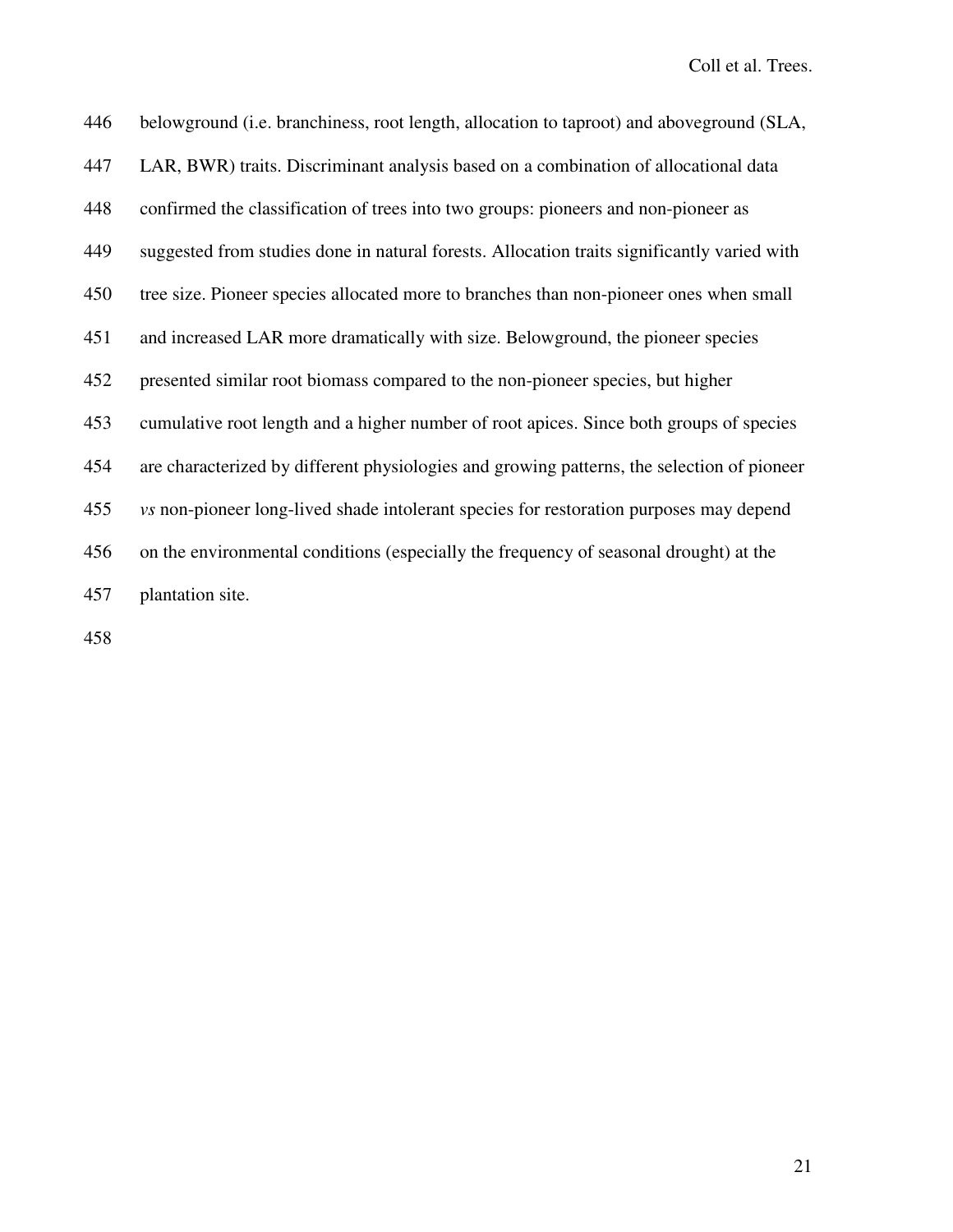# 459 **Acknowledgements**

460

| 461 | This research was made possible by a Discovery Grant from NSERC (Canada) as well as         |
|-----|---------------------------------------------------------------------------------------------|
| 462 | help from the "Ministère de la Recherche, de la Science, et de la Technologie" of the       |
| 463 | province of Québec, Canada. LC was supported during 2007 by a "Juan de la Cierva"           |
| 464 | contract from the Spanish Ministry of Science and Education.                                |
| 465 | E. Whidden, D. Ryan, O. Dermoly, G. Kunstler, Rob Guy and two anonymous reviewers           |
| 466 | provided many useful comments. We are indebted to the laboratory group of Evan              |
| 467 | DeLucia who discussed the paper at an early stage and provided feedback and to Suzy         |
| 468 | Lao, Richard Condit and Joe Wright who kindly provided the growth rate and seed mass        |
| 469 | data for the studied species collected in the BCI permanent plot. Finally, we would like to |
| 470 | thank Jose Monteza who supervised and motivated the team of workers digging roots in        |
| 471 | the wet, clay rich soils of Sardinilla, Panama, and Lana Ruddick for English revision.      |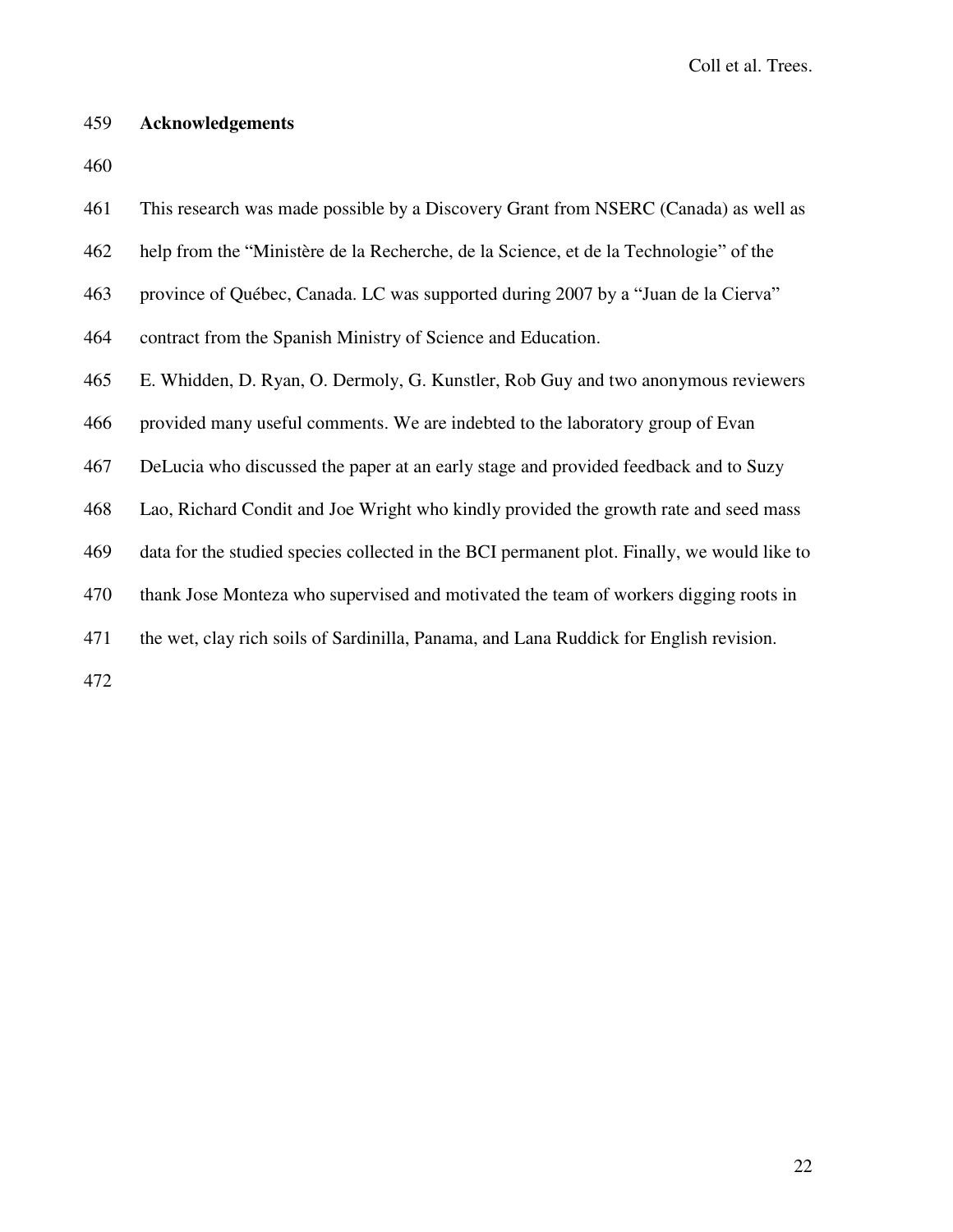## 473 **References**

| 474 |                                                                                           |
|-----|-------------------------------------------------------------------------------------------|
| 475 | Aiba S-I, Kohyama T (1997) Crown architecture and life-history traits of 14 trees species |
| 476 | in a warm-temperate rain forest: significance of spatial heterogeneity. J Ecol. 85: 611-  |
| 477 | 624.                                                                                      |
| 478 | Andrew RE, Newman EI (1973) Root density and competition for nutrients. Oecol             |
| 479 | Plantarum 5: 319-334.                                                                     |
| 480 | Bauhus J, Messier C (1999) Soil exploitation strategies of fine roots in different tree   |
| 481 | species of the southern boreal forest of eastern Canada. Can J For Res 29: 260-273.       |
| 482 | Becker P, Sharbini N, Yahya R (1999) Root architecture and root: shoot allocation of      |
| 483 | shrubs and saplings in two lowland tropical forests: Implications for life-form           |
| 484 | composition. Biotropica 31: 93-101.                                                       |
| 485 | Bohlman S, O'Brien S (2006) Allometry, adult stature and regeneration requirement of      |
| 486 | 65 tree species on Barro Colorado Island, Panama. J Trop Ecol 22: 123-136.                |
| 487 | Caldwell MM, Richards JH (1986) Competing root systems: Morphology and models of          |
| 488 | absorption. In: Givnish TJ (ed) On the economy of plant form and function.                |
| 489 | Cambridge University Press, Cambridge, UK, pp 251-273.                                    |
| 490 | Canham CD, Kobe RK, Latty ER, Chazdon, RL (1999) Interspecific and intraspecific          |
| 491 | variation in tree seedling survival: effects of allocation to roots versus carbohydrate   |
| 492 | reserves. Oecologia 121: 1-11.                                                            |
| 493 | Chave J, Riera B, Dubois M-A (2001) Estimation of biomass in a neotropical forest of      |
| 494 | French Guiana: Spatial and temporal variability. J Trop Ecol 17: 79-96.                   |
|     |                                                                                           |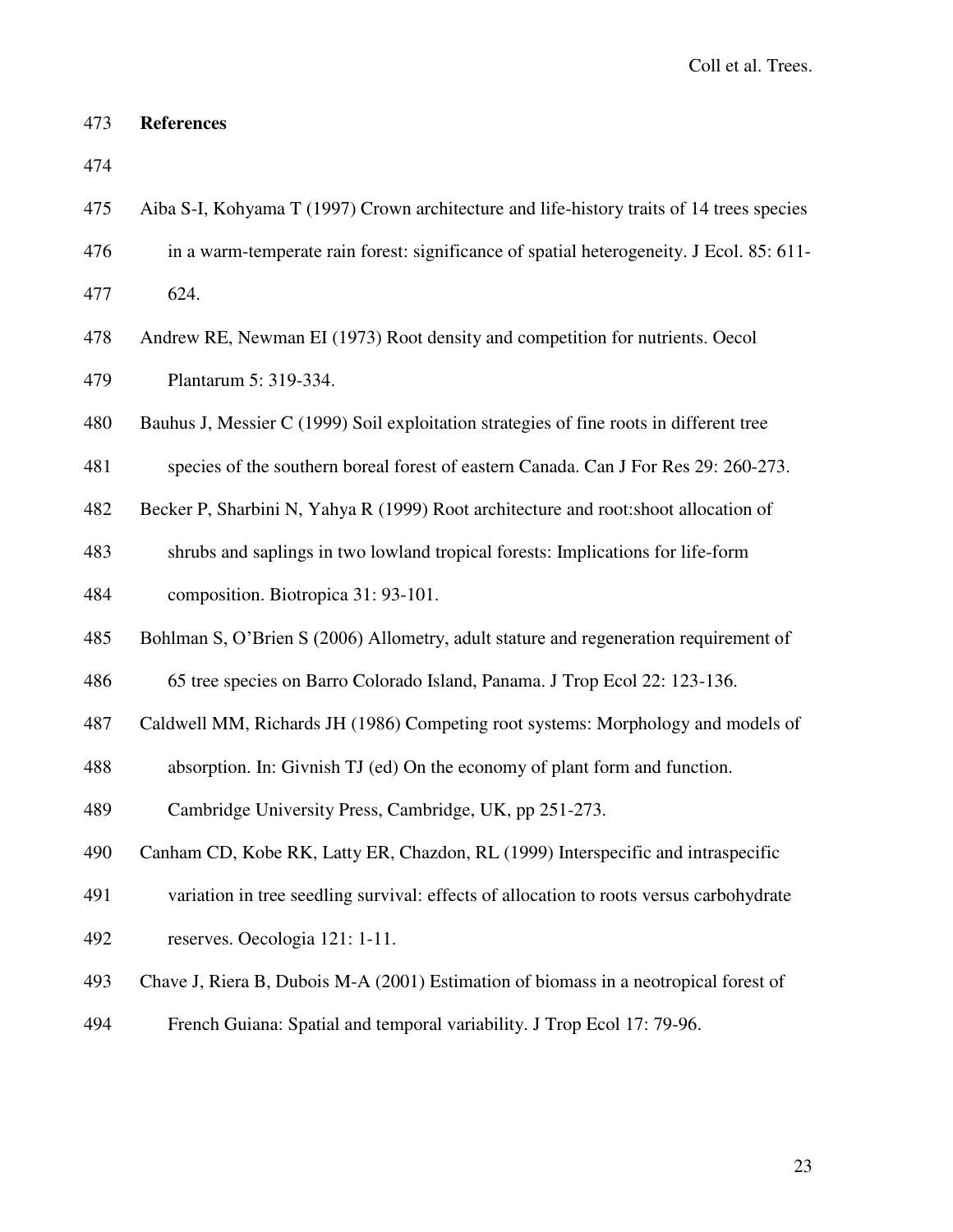- 495 Claveau Y, Messier C, Comeau PG (2005) Interacting influence of light and size on
- 496 aboveground biomass distribution in sub-boreal conifer saplings with contrasting
- 497 shade tolerance. Tree Physiol 25: 373-384.
- 498 Condit RG, Hubbell SP, Foster RB (1993) Identifying fast-growing native trees from the
- 499 neotropics using data from a large, permanent census plot. For Ecol Manage 62: 123-
- 500 143.
- 501 Condit RG, Hubbell SP, Foster RB (1996a) Assessing the response of plant functional
- 502 types to climatic change in tropical forests. J Veg Sci 7: 405-416.
- 503 Condit RG, Hubbell SP, Foster RB (1996b) Changes in tree species abundance in a
- 504 Neotropical forest: impact of climate change. J Trop Ecol 12: 231-256.
- 505 Coomes DA, Grubb PJ (1998) A comparison of 12 species of Amazonian caatinga using
- 506 growth rates in gaps and understorey, and allometric relationships. Funct Ecol 12: 507 426-435.
- 508 Craven D, Braden D, Ashton MS, Berlyn GP, Wishnie M, Dent D (2007) Between and
- 509 within-site comparisons of structural and physiological characteristics and foliar
- 510 nutrient content of 14 tree species at a wet, fertile site and a dry, infertile site in
- 511 Panama. For Ecol Manage 238: 335-346.
- 512 Croat TB (1978) Flora of Barro Colorado Island. Stanford University Press, Stanford,
- 513 CA. 943 p.
- 514 Curt T, Prévosto B (2003) Root biomass and rooting profile of naturally regenerated
- 515 beech in mid-elevation Scots pine woodlands. Plant Ecol 167: 269-282.
- 516 Dalling JW, Lovelock CE, Hubbell SP (1999) Growth responses of seedlings of two
- 517 neotropical pioneer species to simulated forest gap environments. J Trop Ecol 15:
- 518 827-839.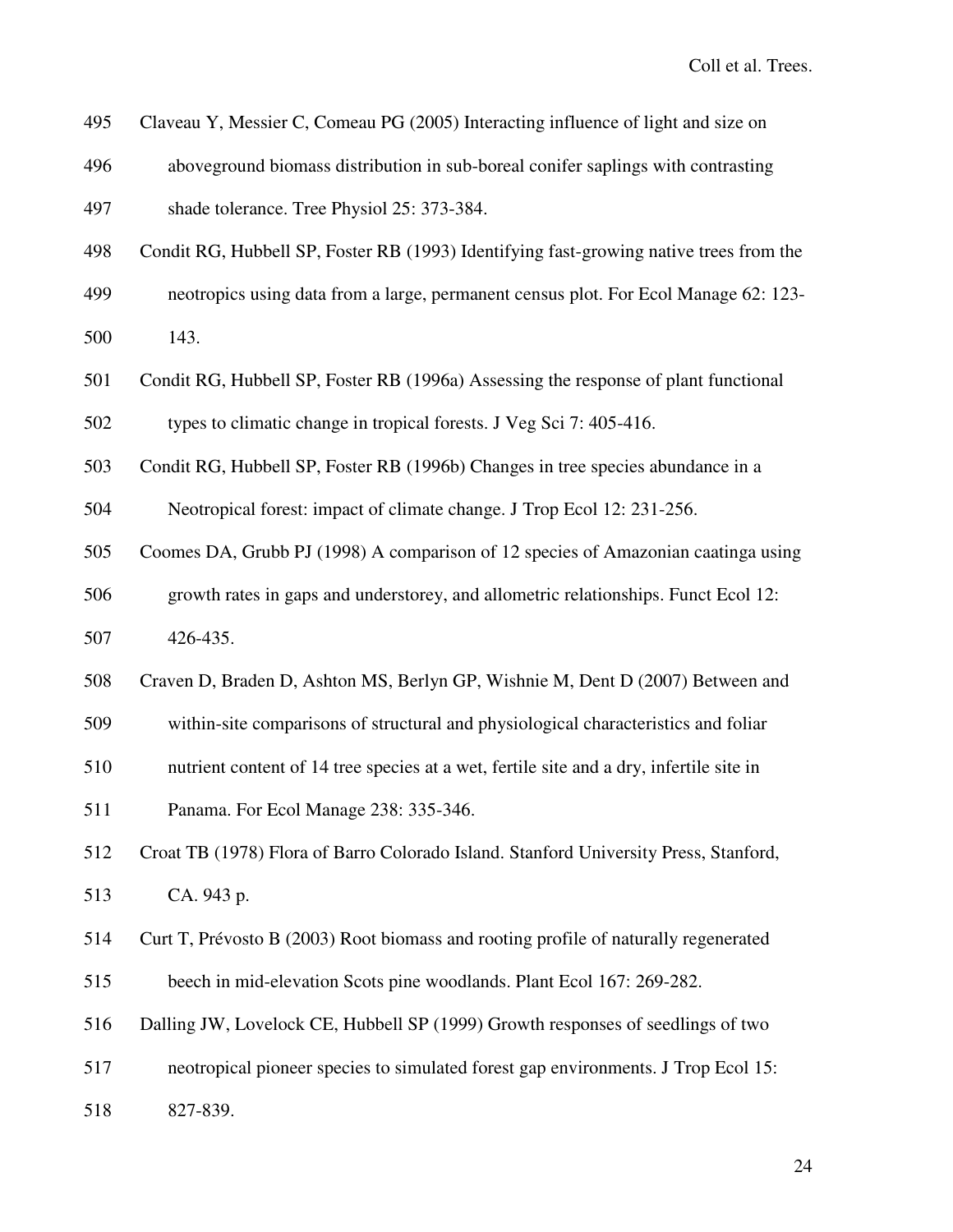- 519 Delagrange S, Messier C, Lechowicz MJ, Dizengremel P (2004) Physiological,
- 520 morphological and allocational plasticity in understory deciduous trees: importance of
- 521 plant size and light availability. Tree Physiol 24: 775-784.
- 522 Delagrange S, Potvin C, Messier C, Coll L. 2008. Linking multiple-level tree traits with
- 523 biomass accumulation in native tree species used for reforestation in Panama. Trees.
- 524 DOI 10.1007/s00468-007-0189-0.
- 525 Diaz S, Cabido M (2001) Vive la difference: plant functional diversity matters to
- 526 ecosystem processes. Trends Ecol Evol 16: 464-655.
- 527 Dixon R, Andrasko K, Sussman F, Lavinson M, Trexler M., Vinson TS (1993) Forest
- 528 sector offset projects: Near-term opportunities to mitigate greenhouse gas emissions.
- 529 Water Air Soil Poll 70: 561-577.
- 530 Elias M, Potvin C (2003) Assessing inter- and intra-specific variation in trunk carbon

531 concentration for 32 neotropical tree species. Can J For Res 33: 1039-1045.

- 532 Ellis AR, Hubbell SP, Potvin C (2000) In situ photosynthetic measurements of
- 533 photosynthetic rates of tropical tree species: a test of the functional group hypothesis.
- 534 Can J Bot 78: 1336-1347.
- 535 Fearnside P. (2000) Global warming and tropical land use change: Greenhouse gas
- 536 emissions from biomass burning, decomposition and soil in forest conversion,
- 537 shifting cultivation and secondary vegetation. Climatic Change 46: 115-158.
- 538 Fitter AH (1987) An architectural approach to the comparative ecology of plant root
- 539 systems. New Phytol 106: 61-77.
- 540 Fitter AH, Strickland TR, Harvey ML, Wilson GW (1991) Architectural analysis of plant
- 541 root systems. I. Architectural correlates of exploitation efficiency. New Phytol 118:
- 542 375-382.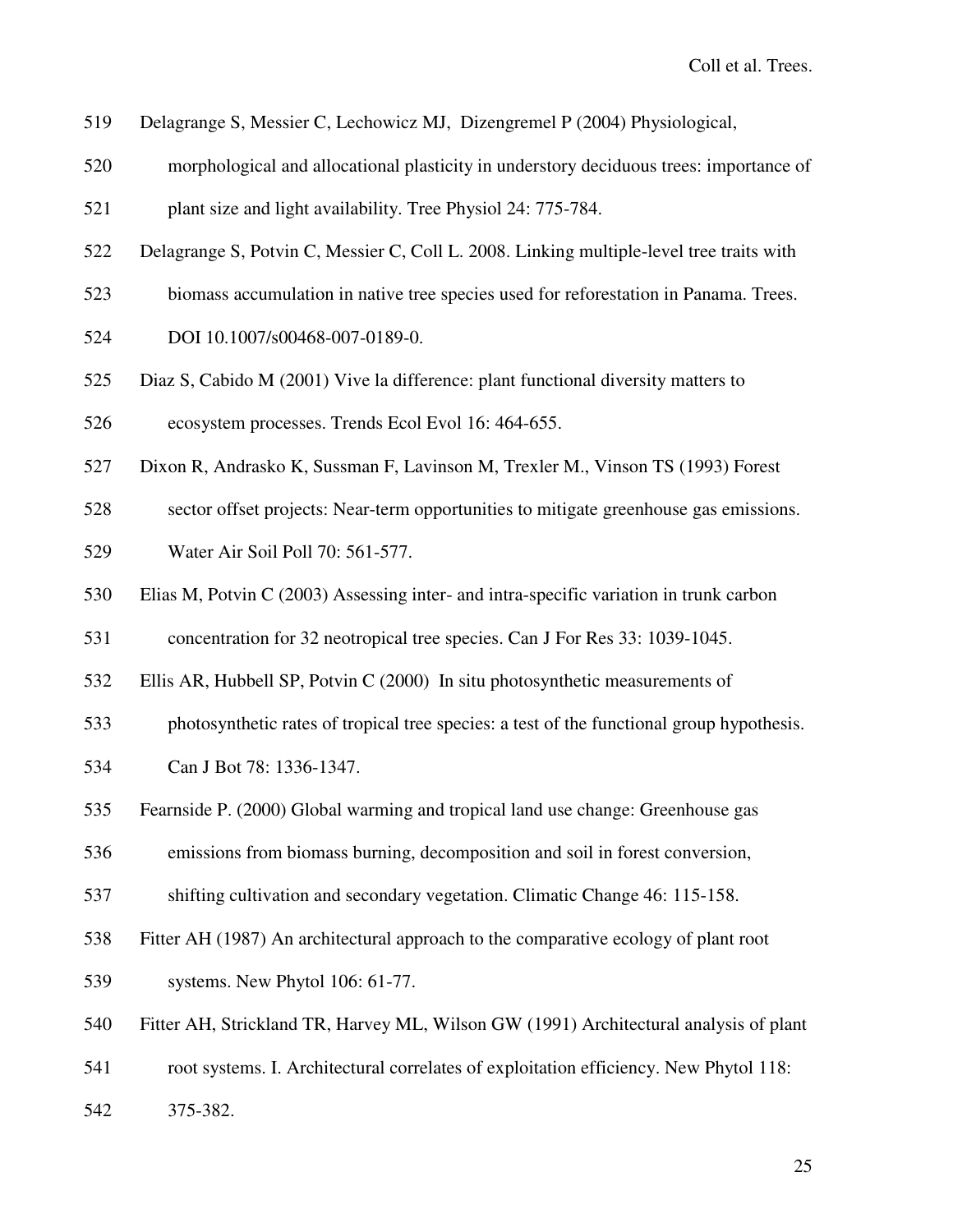| 543 | Gaucher G, Gougean S, Mauffette Y, Messier C (2005) Seasonal variation in biomass         |
|-----|-------------------------------------------------------------------------------------------|
| 544 | and carbohydrate partitioning of understory sugar maple (Acer saccharum) and              |
| 545 | yellow birch (Betula alleghaniensis) seedlings. Tree Physiol 25: 93-100.                  |
| 546 | Givnish TJ (1988) Adaptation to sun and shade: a whole-plant perspective. Aust J Plant    |
| 547 | Physiol 15: 63-92.                                                                        |
| 548 | Hooper ER, Condit R, Legendre P (2002) Responses of 20 native tree species to             |
| 549 | reforestation strategies for abandoned farmland in Panama. Ecol Appl 12: 1626-1641.       |
| 550 | Hooper ER, Legendre P, Condit R (2004) Factors affecting community composition of         |
| 551 | forest regeneration in deforested, abandoned land in Panama. Ecology 85: 3313-3326.       |
| 552 | Houghton RA, Hackler JL (2003) Sources and sinks of carbon from land-use change in        |
| 553 | China. Global Biogeochem Cycles 17(2) 1034 DOI 10.1029/2002GB001970.                      |
| 554 | Huante P, Rincon E, Gavito M (1992) Root system analysis of seedlings of seven tree       |
| 555 | species from a tropical dry forest in Mexico. Trees 6: 77-82.                             |
| 556 | King DA (1991) Correlations between biomass allocation, relative growth rate and light    |
| 557 | environment in tropical forest saplings. Funct Ecol 5: 485-492.                           |
| 558 | King DA, Leigh Jr EG, Condit R, Foster RB, Hubbell SP (1997) Relationship between         |
| 559 | branch spacing, growth rate and light in tropical forest saplings. Funct Ecol 11: 627-    |
| 560 | 635.                                                                                      |
| 561 | King DA (1998) Influence of leaf size on tree architecture: first branch height and crown |
| 562 | dimensions in tropical rain forest trees. Trees 12: 438-445.                              |
| 563 | King DA, Maindonald JH (1999) Tree architecture in relation to leaf dimensions and tree   |
| 564 | stature in temperate and tropical rain forests. J Ecol 87: 1012-1024.                     |
| 565 | Kitajima K (1994) Relative importance of photosynthetic traits and allocation patterns as |
| 566 | correlates of seedling shade tolerance of 13 tropical trees. Oecologia 98: 419-428.       |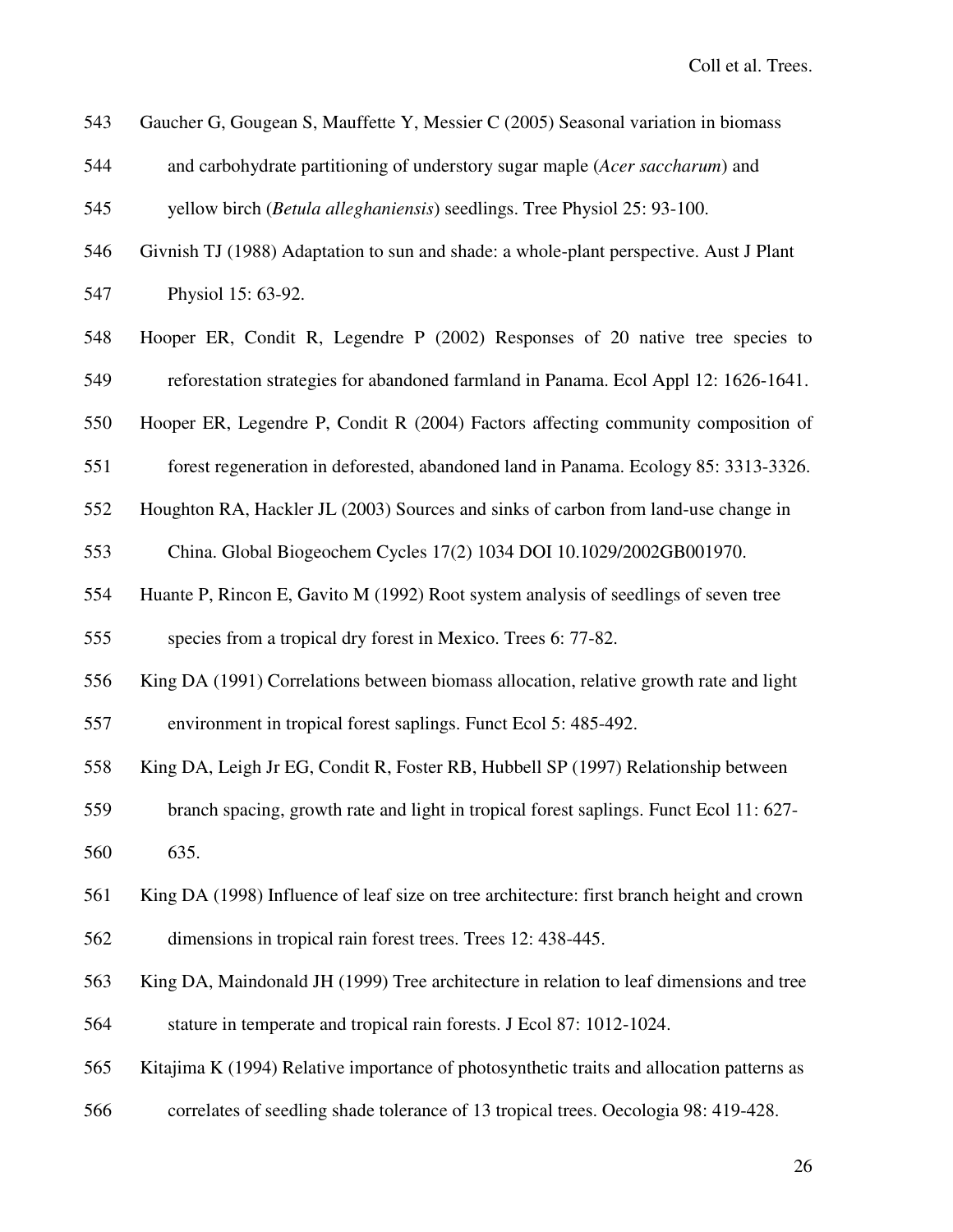- 567 Kitajima K (2002) Do shade-tolerant tropical tree seedlings depend longer on seed
- 568 reserves? Functional growth analysis of three Bignoniaceae species. Funct Ecol 16: 569 433-444.
- 570 Kitajima K, Mulkey SS, Wright J (2005) Variation in crown light utilization
- 571 characteristics among tropical canopy trees. Ann Bot 95: 535-547.
- 572 Kneeshaw D, Kobe RK, Coates KD, Messier C (2006) Sapling size influences shade
- 573 tolerance ranking among southern boreal tree species. J Ecol 94: 471-480.
- 574 Kobe RK (1997) Carbohydrate allocation as a basis of interspecific variation in sapling
- 575 survivorship and growth. Oikos 80: 226-233.
- 576 Kohyama T, Hotta M (1990) Significance of allometry in tropical saplings. Funct Ecol 4: 577 515-521.
- 578 Kohyama T, Grubb PJ (1994) Below- and above-ground allometries of shade-tolerant

579 seedlings in a Japanese warm-temperature rain forest. Funct Ecol 8: 229-236.

- 580 Korner Ch (2005) An introduction to the functional diversity of temperate forest trees. In:
- 581 Scherer-Lorenzen M, Korner Ch, Schulze ED (eds) Forest diversity and Function:
- 582 Temperate and Boreal Systems. Ecological Studies 176, Springer, Berlin, pp 13-37.
- 583 Lavorel S, Garnier E (2002) Predicting the effects of environmental changes on plant
- 584 community composition and ecosystem functioning: revisiting the Holy grail. Funct 585 Ecol 16: 545-556.
- 586 Mahli Y, Baldochi D, Jarvis P (1999) The carbon balance of tropical, temperate and
- 587 boreal forests. Plant Cell Environ 22: 715-740.
- 588 Menalled FD, Kelty MJ (2001) Crown structure and biomass allocation strategies of three
- 589 juvenile tropical tree species. Plant Ecol 152: 1-11.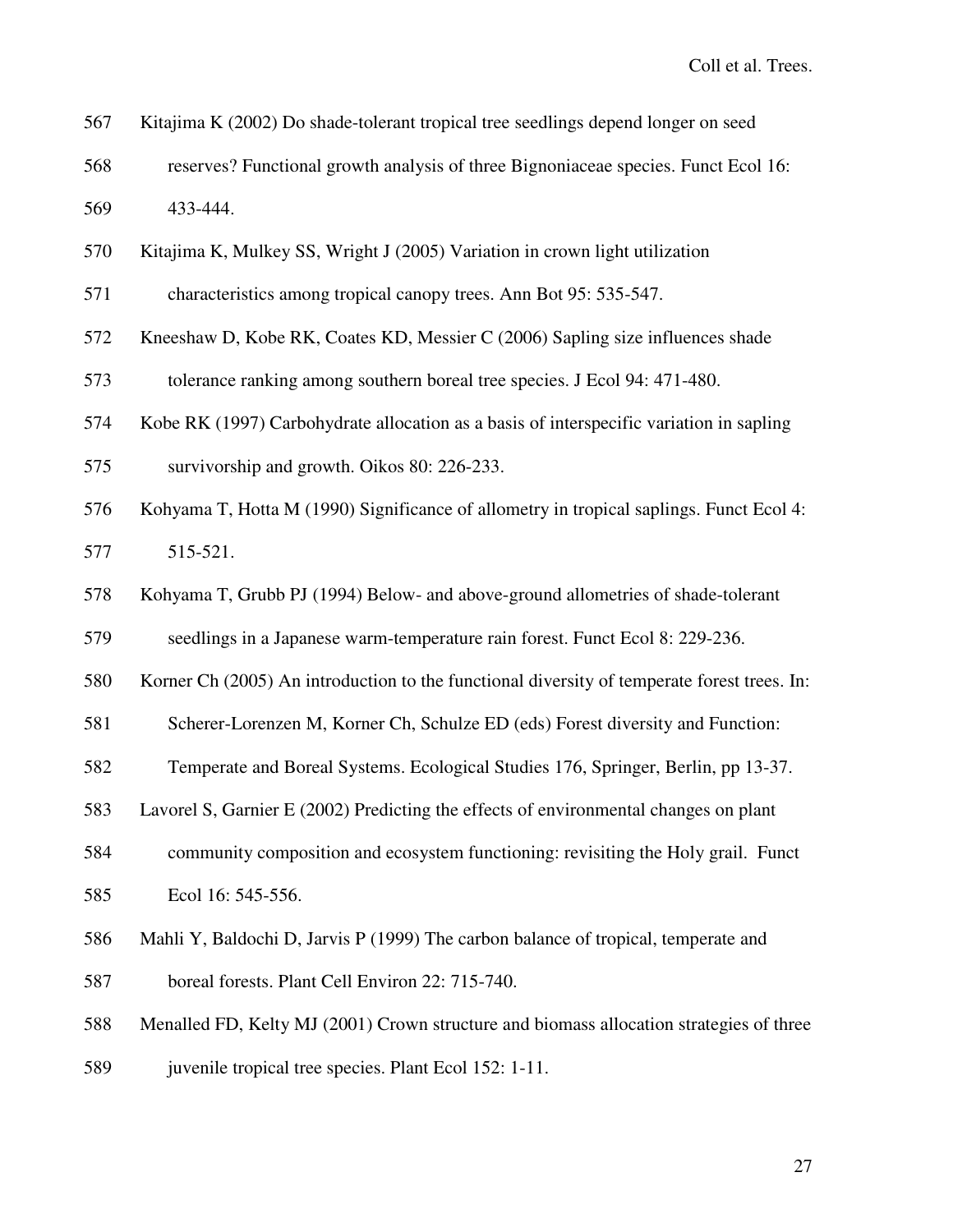- 590 Messier C, Doucet R, Ruel J-C, Claveau Y, Kelly C, Lechowicz MJ (1999) Functional
- 591 ecology of advance regeneration in relation to light in boreal forests. Can J For Res 592 29: 812-823.
- 593 Olson CL (1976) On choosing a test statistic in multivariate analysis of variance.
- 594 Psychological Bulletin 83: 579-586.
- 595 Onoda Y, Hikosaka K, Hirose T (2004) Allocation to cell walls decreases photosynthetic 596 nitrogen-use efficiency. Funct Ecol 18: 419-425.
- 597 Oppelt AL, Kurth W, Godbold DL (2001) Topology, scaling relations and Leonardo's
- 598 rule in root systems from African tree species. Tree Physiol 21: 117-128.
- 599 Ozier-Lafontaine H, Lecompte F, Sillon J-F (1999) Fractal analysis of the root
- 600 architecture of *Gliricidia sepium* for the spatial prediction of root branching, size and
- 601 mass: model development and evaluation in agroforestry. Plant Soil 209: 167-180.
- 602 Paz H (2003) Root/shoot allocation and root architecture in seedlings: variation among

603 forest sites, microhabitats, and ecological groups. Biotropica 35: 318-332.

- 604 Pfaff ASP, Kerr S, Hughes RF, Lui SG, Sanchez-Azofeifa GA, Schimel D, Tosi J,
- 605 Watson V (2000) The Kyoto protocol and payments for tropical forest: An
- 606 interdisciplinary method for estimating carbon-offset supply and increasing the
- 607 feasibility of a carbon market under the CDM. Ecol Econ 35: 203-221.
- 608 Piotto D, Víquez E, Montagnini F, Kanninen M (2004) Pure and mixed forest plantations
- 609 with native species of the dry tropics of Costa Rica: a comparison of growth and
- 610 productivity. For Ecol Manage 190: 359-372.
- 611 Poorter L (1999) Growth responses of 15 rain-forest tree species to a light gradient: the
- 612 relative importance of morphological and physiological traits. Funct Ecol 13: 396-
- 613 410.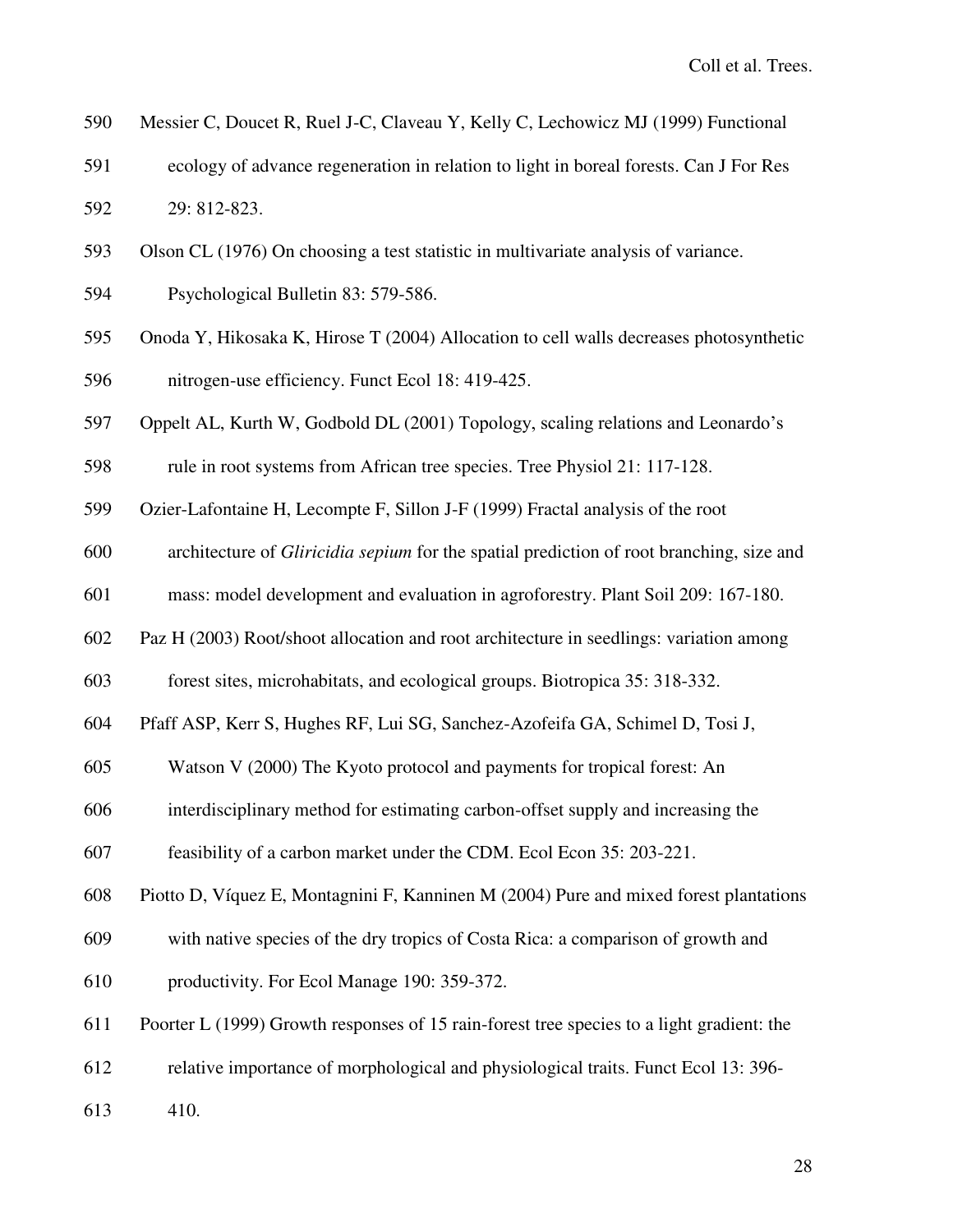614 Poorter L., Hayashida-Oliver Y (2000) Effects of seasonal drought on gap and

- 615 understorey seedlings in a Bolivian moist forest. J Trop Ecol 16: 481-498.
- 616 Poorter L, Bongers F, Sterck FJ, Wöll H (2003) Architecture of 53 rain forest tree species
- 617 differing in adult stature and shade tolerance. Ecology 84: 602-608.
- 618 Poorter L, Bongers L, Bongers F (2006) Architecture of 54 moist-forest tree species:
- 619 traits, trade-offs, and functional groups. Ecology 87: 1289-1301.
- 620 Reich PB, Tjoelker MG, Walters MB, Vanderklein DW, Buschena C (1998) Close
- 621 association of RGR, leaf and root morphology, seed mass and shade tolerance in
- 622 seedlings of nine boreal tree species grown in high and low light. Funct Ecol 12: 327-
- 623 338.
- 624 Sanford RL, Cuevas E (1996) Root growth and rhizosphere interactions in tropical
- 625 forests. In: Mulkey S, Chazdon RL, Smith AP (eds) Tropical Forest Plant
- 626 Ecophysiology, Chapman and Hall, New York, pp 268-300.
- 627 Scherer-Lorenzen M, Potvin C, Koricheva J, Schmid B, Hector A, Bornik Z, Reynolds G,
- 628 Schulze ED (2005) The design of experimental tree plantations for functional
- 629 biodiversity research. In: Scherer-Lorenzen M, Korner Ch, Schulze ED (eds) Forest
- 630 diversity and Function: Temperate and Boreal Systems. Ecological Studies 176,
- 631 Springer, Berlin, pp 347-376.
- 632 Sterck FJ (1999) Crown development in tropical rain forest trees in gaps and understorey.
- 633 Plant Ecol 143: 89-98.
- 634 Takahashi K, Seino T, Kohyama T (2001) Responses to canopy openings in architectural
- 635 development of saplings in eight deciduous broad-leaved tree species. Can J For Res
- 636 31: 1336-1347.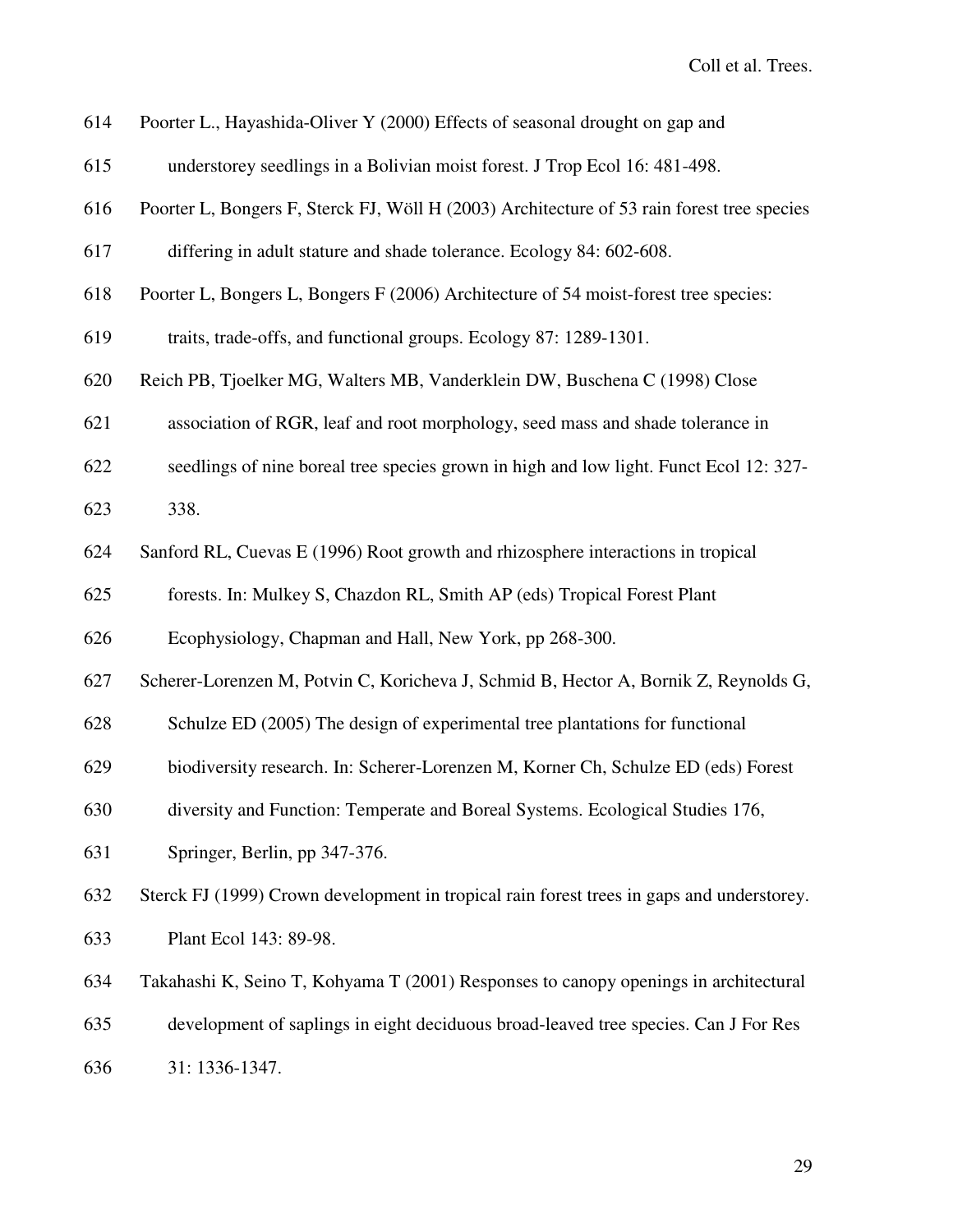| 637 | Terwilliger VJ, Kitajima K, Le Roux-Swarthout DJ, Mulkey S, Wright SJ (2001)                   |
|-----|------------------------------------------------------------------------------------------------|
| 638 | Intrinsic water-use efficiency and heterotrophic investment in tropical leaf growth of         |
| 639 | two Neotropical pioneer tree species as estimated from $\delta^{13}$ C values. New Phytol 152: |
| 640 | 267-281.                                                                                       |
| 641 | Thies WG, Cunningham PG (1996) Estimating large-root biomass from stump and                    |
| 642 | breast-height diameters for Douglas-fir in western Oregon. Can J For Res 26: 237-              |
| 643 | 243.                                                                                           |
| 644 | Veneklaas EJ, Poorter L (1998) Carbon partitioning strategies of tropical tree seedlings in    |
| 645 | contrasting light environments. In: Lambers H, Poorter H, Van Vuuren MMI (eds)                 |
| 646 | Inherent Variation in Plant Growth. Physiological Mechanisms and Ecological                    |
| 647 | Consequences, Backhuys Publishers, Leiden, pp 337-361.                                         |
| 648 | Walters MB, Kruger EL, Reich PB (1993) Growth, biomass distribution and CO <sub>2</sub>        |
| 649 | exchange of northern hardwood seedlings in high and low light: relationships with              |
| 650 | successional status and shade tolerance. Oecologia 94: 7-16.                                   |
| 651 | Welden CW, Hewett SW, Hubbell SP, Foster RB (1991) Sapling survival, growth, and               |
| 652 | recruitment: relationship to canopy height in a neotropical forest. Ecology 72: 35-50.         |
| 653 | Wright SJ, Muller-Landau H, Condit R, Hubbell SP (2003) Gap-dependent recruitment,             |
| 654 | realized vital rates, and size distributions of tropical trees. Ecology 84: 3174-3185.         |
| 655 |                                                                                                |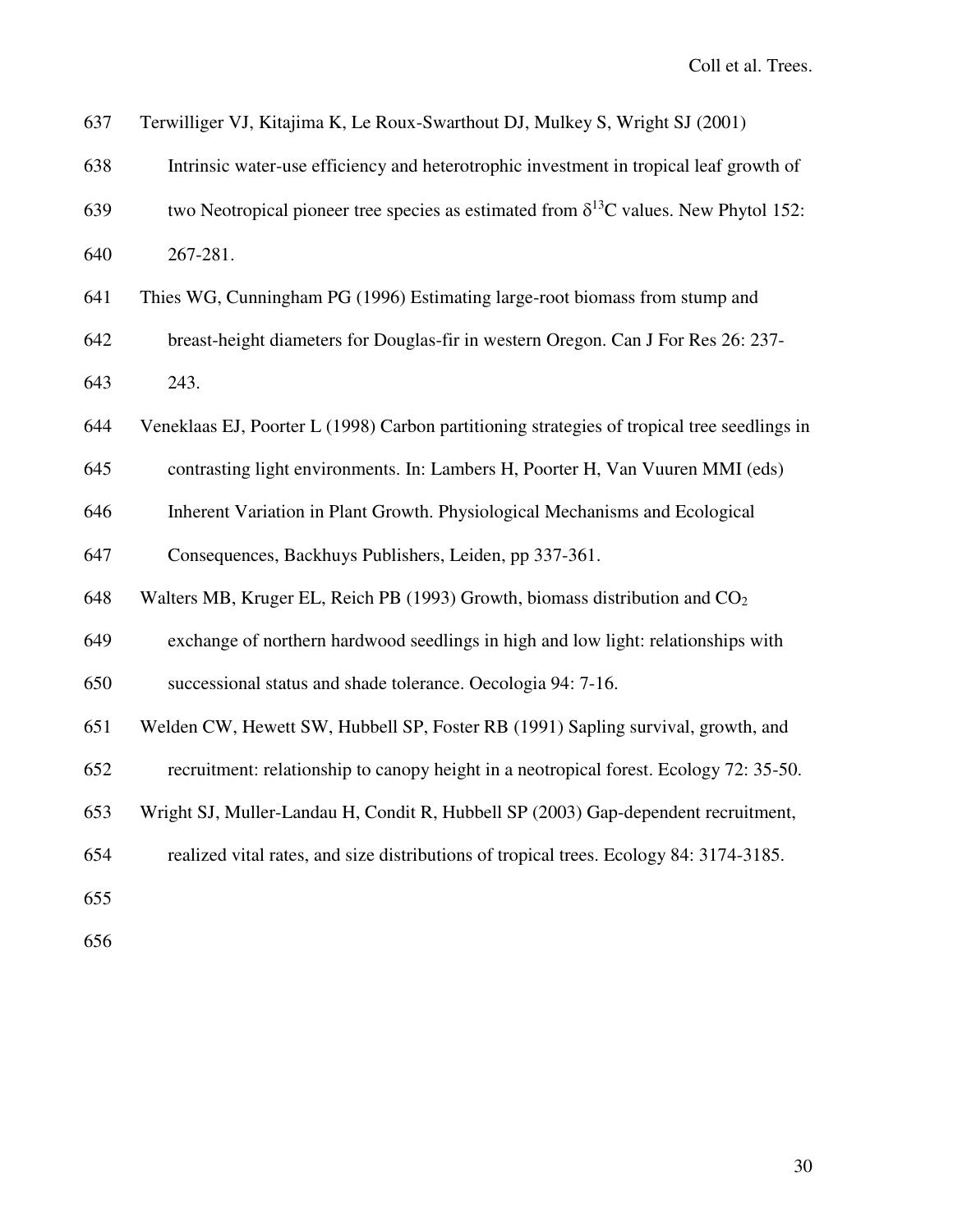- 657 **Table 1.** Total plant leaf area and dry mass values (mean and sampled range) of the
- 658 different plant compartments for the eight studied species. Leaf area was not available

| <b>Species</b>        | Stem             | <b>Branch</b>    | Leaf             | Root              | Leaf              |
|-----------------------|------------------|------------------|------------------|-------------------|-------------------|
|                       | biomass, Kg      | biomass, Kg      | biomass, Kg      | biomass, Kg       | area, $m2$        |
| Luehea seemannii      | 2.47             | 4.79             | 3.33             | 2.65              | 39.93             |
|                       | $(0.12 - 8.49)$  | $(0.06 - 20.47)$ | $(0.02 - 15.44)$ | $(0.075 - 11.34)$ | $(0.25 - 185.1)$  |
| Cordia alliodora      | 4.37             | 1.76             | 1.4              | 2.14              | 17.19             |
|                       | $(0.81 - 12.71)$ | $(0.36 - 4.81)$  | $(0.21 - 4.65)$  | $(0.52 - 5.03)$   | $(2.6 - 57.2)$    |
| Antirrhoea trichantha | 0.83             | 0.67             | 0.41             | 0.52              | 6.08              |
|                       | $(0.023 - 1.7)$  | $(0.004-1.6)$    | $(0.004 - 1.02)$ | $(0.02 - 1.16)$   | $(0.06 - 15.2)$   |
| Enterolobium          | 0.72             | 0.21             | 0.15             | 0.73              | n.a.              |
| cyclocarpum           | $(0.28-1.2)$     | $(0.05-0.4)$     | $(0.09 - 0.26)$  | $(0.26 - 1.17)$   |                   |
| Cedrela odorata       | 2.35             | 1.08             | 0.64             | 2.65              | 5.52              |
|                       | $(0.41 - 4.17)$  | $(0-3.41)$       | $(0.06-1.67)$    | $(0.19 - 8.09)$   | $(0.5-14.4)$      |
| Tabebuia rosea        | 1.08             | 0.22             | 0.26             | 0.63              | 1.88              |
|                       | $(0.01 - 3.73)$  | $(0-1.02)$       | $(0.001 - 1.02)$ | $(0.004 - 2.25)$  | $(0.007 - 7.2)$   |
| Sterculia apetala     | 10.3             | 3.56             | 1.66             | 5.03              | 17.83             |
|                       | $(0.18 - 22.43)$ | $(0-9.89)$       | $(0.01 - 5.29)$  | $(0.16 - 11.5)$   | $(0.10 - 56 - 9)$ |
| Hura crepitans        | 8.71             | 4.33             | 1.7              | 3.97              | 14.75             |
|                       | $(0.27 - 30.6)$  | $(0-18.83)$      | $(0.014 - 6.28)$ | $(0.13 - 14.9)$   | $(0.13 - 54.5)$   |

659 (n.a.) for *Enterolobium cyclocarpum*.

660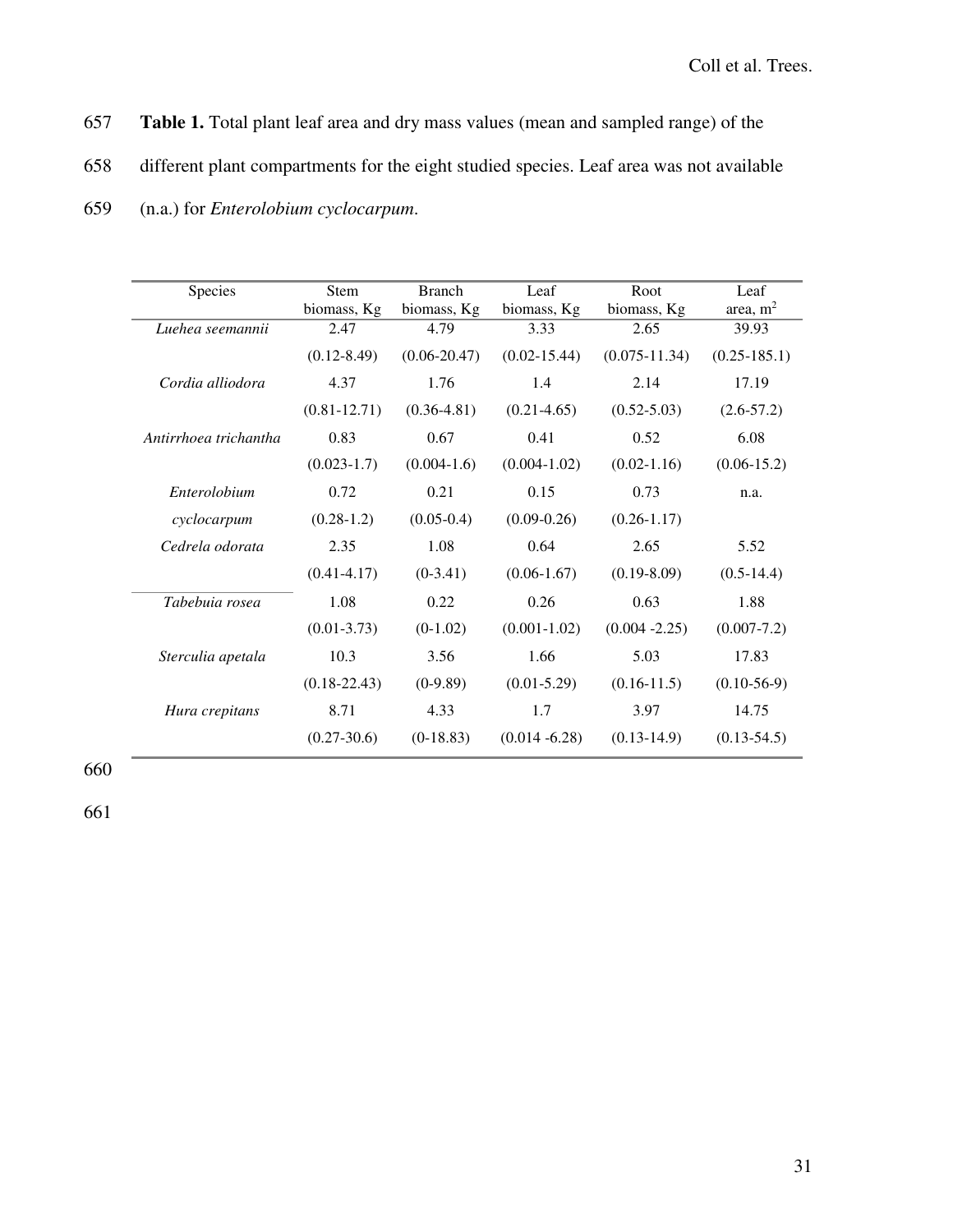662 **Table 2.** Summary of MANOVA results of the stem weight, branch weight, leaf weight

663 and root weight ratios and ANOVA for LAR. In both analyses tree height was used as

664 covariable. The main factors included in the analyses were the functional type (pioneer or

665 non pioneer) and the species nested under these groups.

| Source                     | SS       | df           | $\mathbf F$ | $P-value$ |
|----------------------------|----------|--------------|-------------|-----------|
| <b>Stem Weight Ratio</b>   |          |              |             |           |
| Group                      | 0.000906 | $\mathbf{1}$ | 0.04        | 0.8516    |
| Species(Group)             | 0.142541 | 6            | 2.26        | 0.0645    |
| Height                     | 0.098342 | $\mathbf{1}$ | 9.35        | 0.0047    |
| Height x Group             | 0.001195 | $\mathbf{1}$ | 0.11        | 0.7384    |
| Error                      | 0.315528 | 30           |             |           |
| <b>Branch Weight Ratio</b> |          |              |             |           |
| Group                      | 0.278809 | 1            | 15.36       | 0.0078    |
| Species(Group)             | 0.108941 | 6            | 2.67        | 0.0338    |
| Height                     | 0.305430 | $\mathbf{1}$ | 44.95       | 0.0000    |
| Height x Group             | 0.081025 | $\mathbf{1}$ | 11.92       | 0.0017    |
| Error                      | 0.203866 | 30           |             |           |
| Leaf Weight Ratio          |          |              |             |           |
| Group                      | 0.001351 | 1            | 0.31        | 0.5981    |
| Species(Group)             | 0.026200 | 6            | 1.22        | 0.3213    |
| Height                     | 0.064194 | $\mathbf{1}$ | 18.01       | 0.0002    |
| Height x Group             | 0.012414 | $\mathbf{1}$ | 3.48        | 0.0718    |
| Error                      | 0.106945 | 30           |             |           |
| Root Weight Ratio          |          |              |             |           |
| Group                      | 0.000054 | 1            | 0.00        | 0.9525    |
| Species(Group)             | 0.083525 | 6            | 3.52        | 0.0093    |
| Height                     | 0.021205 | $\mathbf{1}$ | 5.36        | 0.0276    |
| Height x Group             | 0.005187 | 1            | 1.31        | 0.2611    |
| Error                      | 0.118634 | 30           |             |           |
| Leaf Area Ratio            |          |              |             |           |
| Group                      | 0.05254  | 1            | 0.08        | 0.7862    |
| Species(Group)             | 3.20725  | 5            | 1.68        | 0.1743    |
| Height                     | 7.50039  | 1            | 19.67       | 0.0001    |
| Height x Group             | 1.88254  | $\mathbf{1}$ | 4.94        | 0.0352    |
| Error                      | 9.91498  | 26           |             |           |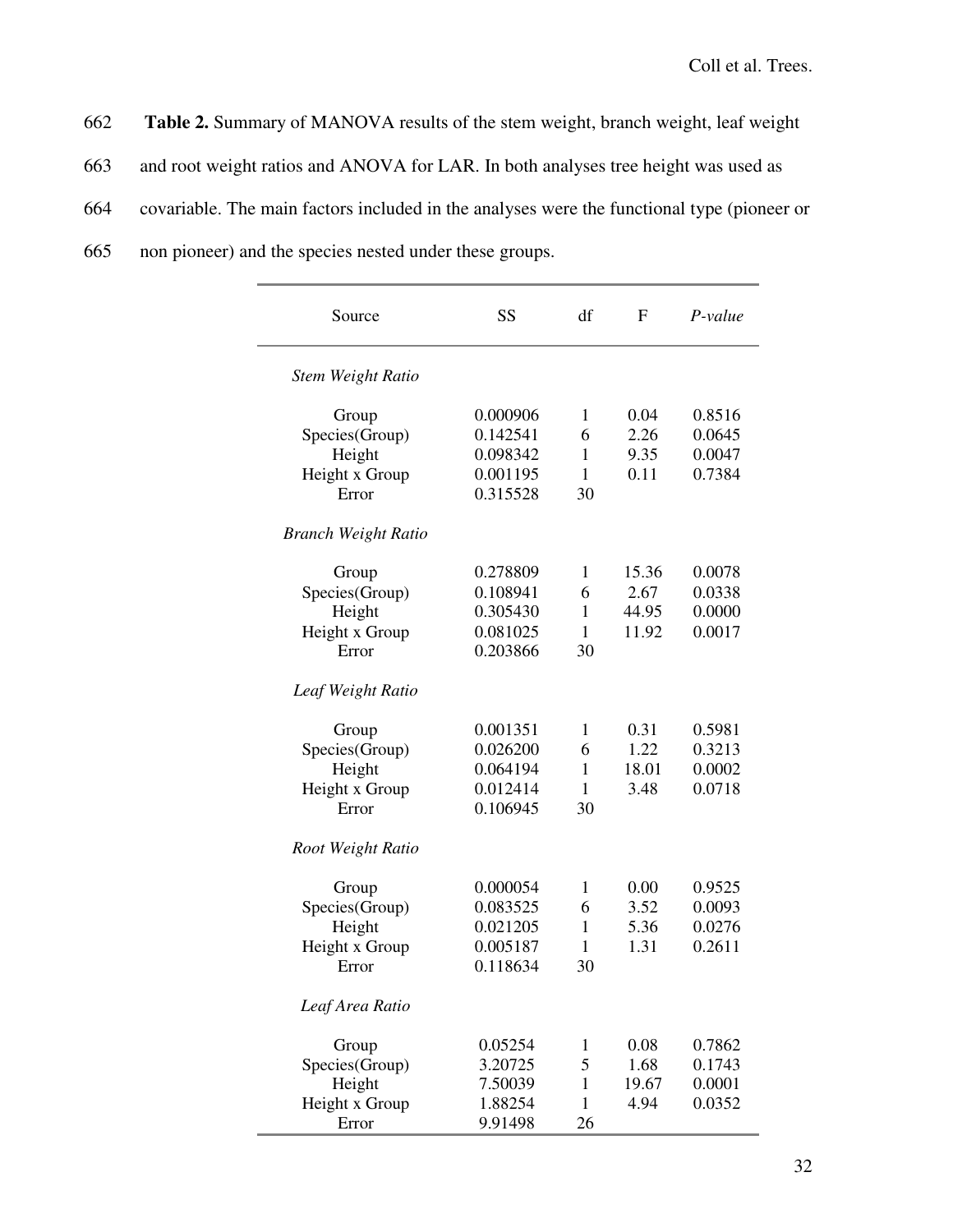666 **Table 3**. F-Ratio and *P*-value of the difference in slope steepness and intercept among the 667 two functional types (pioneer (P) vs non-pioneer (NP)) for the various allometric 668 regressions and R-squared value of the regressions for each functional type.

- 669
- 670

|                                | slope   |            | intercept |         | $\mathbb{R}^2$ |      |
|--------------------------------|---------|------------|-----------|---------|----------------|------|
| Relationship                   | F-Ratio | $P$ -value | F-Ratio   | P-value | P              | NP   |
| (1) Height vs. diameter        | 1.31    | 0.2598     | 11.10     | 0.0020  | 0.80           | 0.95 |
| (2) Plant biomass vs. diameter | 0.29    | 0.5967     | 8.40      | 0.0063  | 0.93           | 0.94 |
| (3) Root biomass vs. diameter  | 0.01    | 0.9213     | 1.19      | 0.2832  | 0.91           | 0.88 |
| (4) Root length vs. diameter   | 1.07    | 0.3086     | 81.25     | 0.0000  | 0.95           | 0.84 |
| (5) Root apices vs. diameter   | 1.60    | 0.2141     | 45.98     | 0.0000  | 0.82           | 0.68 |
|                                |         |            |           |         |                |      |

671

672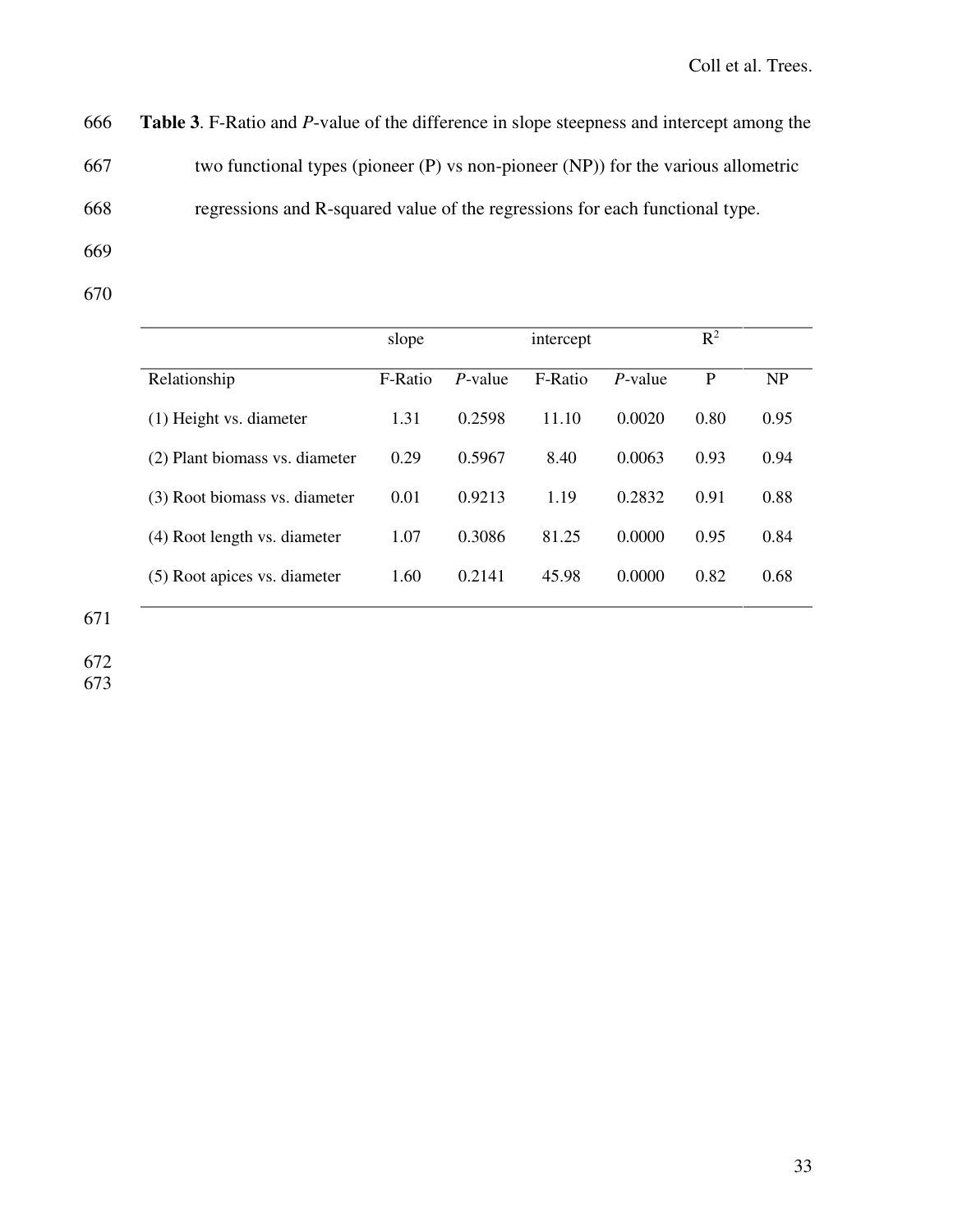# 674 **Figure captions**

675

| 677 | the eight species of saplings studied. Species abbreviations are: Ls (Luehea seemannii),          |
|-----|---------------------------------------------------------------------------------------------------|
| 678 | Co (Cordia alliodora), Sa (Sterculia apetala), At (Antirrhoea trichantha), Co (Cedrela            |
| 679 | odorata), Tr (Tabebuia rosea) and Hc (Hura crepitans). Enterolobium cyclocarpum was               |
| 680 | excluded from the analysis because of the absence of information on leaves.                       |
| 681 |                                                                                                   |
| 682 | <b>Figure 2.</b> Biomass allocation to $(A)$ trunk, $(B)$ branches, $(C)$ leaves and $(D)$ roots, |
| 683 | specific leaf area (SLA) (E) and leaf area ratio (LAR) (F) for the eight target species. For      |
| 684 | each species data is the mean of five individuals and bars indicate standard error. Species       |
| 685 | are abbreviated as in Figure 1 with the addition of Ec ( <i>Enterolobium cyclocarpum</i> ).       |
| 686 |                                                                                                   |
| 687 | <b>Figure 3.</b> Relationship between tree height, (x-axis) and (A) Branch Weight Ratio           |
| 688 | (BWR) and (B) Leaf Area Ratio (LAR) (y-axis) between functional types. Solid line                 |
| 689 | indicates non-pioneer species and broken line indicates pioneer ones.                             |
| 690 |                                                                                                   |
| 691 | Figure 4. Relationship between diameter (x-axis), height and plant biomass (y-axis) for           |
| 692 | the eight target species. Variables were log transformed. Solid line indicates non-pioneer        |
| 693 | species and broken line indicates pioneer ones.                                                   |
| 694 |                                                                                                   |
| 695 | <b>Figure 5.</b> Relationship between diameter (x-axis), root biomass, root length and root       |
| 696 | apices (y-axis) for the eight target species. Variables were log transformed. Solid line          |
| 697 | indicates non-pioneer species and broken line indicates pioneer ones.                             |
|     | 34                                                                                                |

676 **Figure 1.** Average canonical scores estimated by discriminant analysis for the seven of